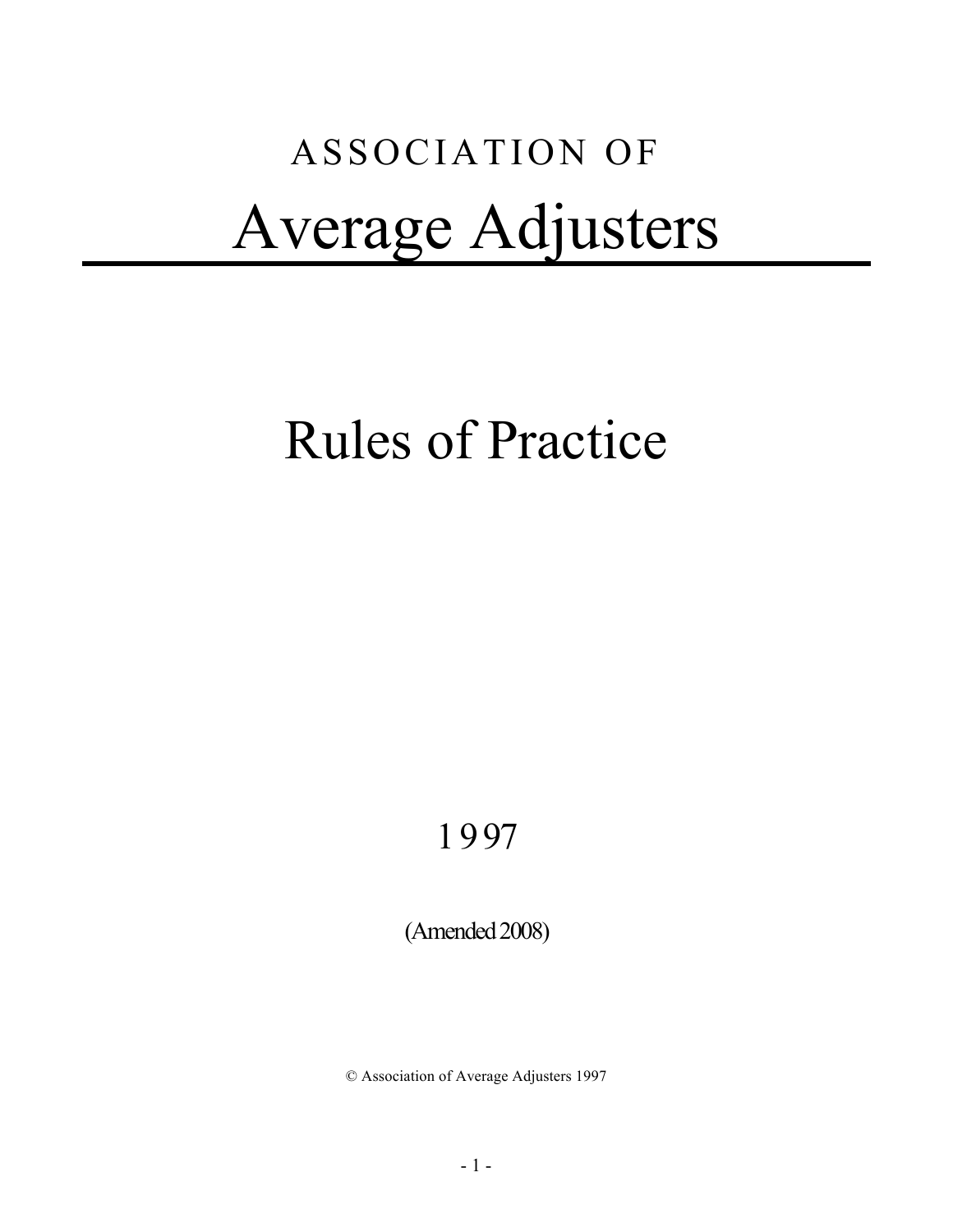# **CONTENTS**

|                                                                       | Page           |
|-----------------------------------------------------------------------|----------------|
| Introduction                                                          | 3              |
| Rules of Practice:                                                    |                |
| Section A - General Rules                                             | 5              |
| Section B - General Average - Rules of general application            | $\overline{7}$ |
| Section C - York-Antwerp Rules                                        | 12             |
| Section $D -$ Damage and repairs to ship                              | 13             |
| Section E - Particular Average on goods                               | 18             |
| Section F - General Average adjustment under English law and practice | 19             |
| Uniformity Resolution                                                 | 24             |
| Probationary Rule of Practice                                         | 25             |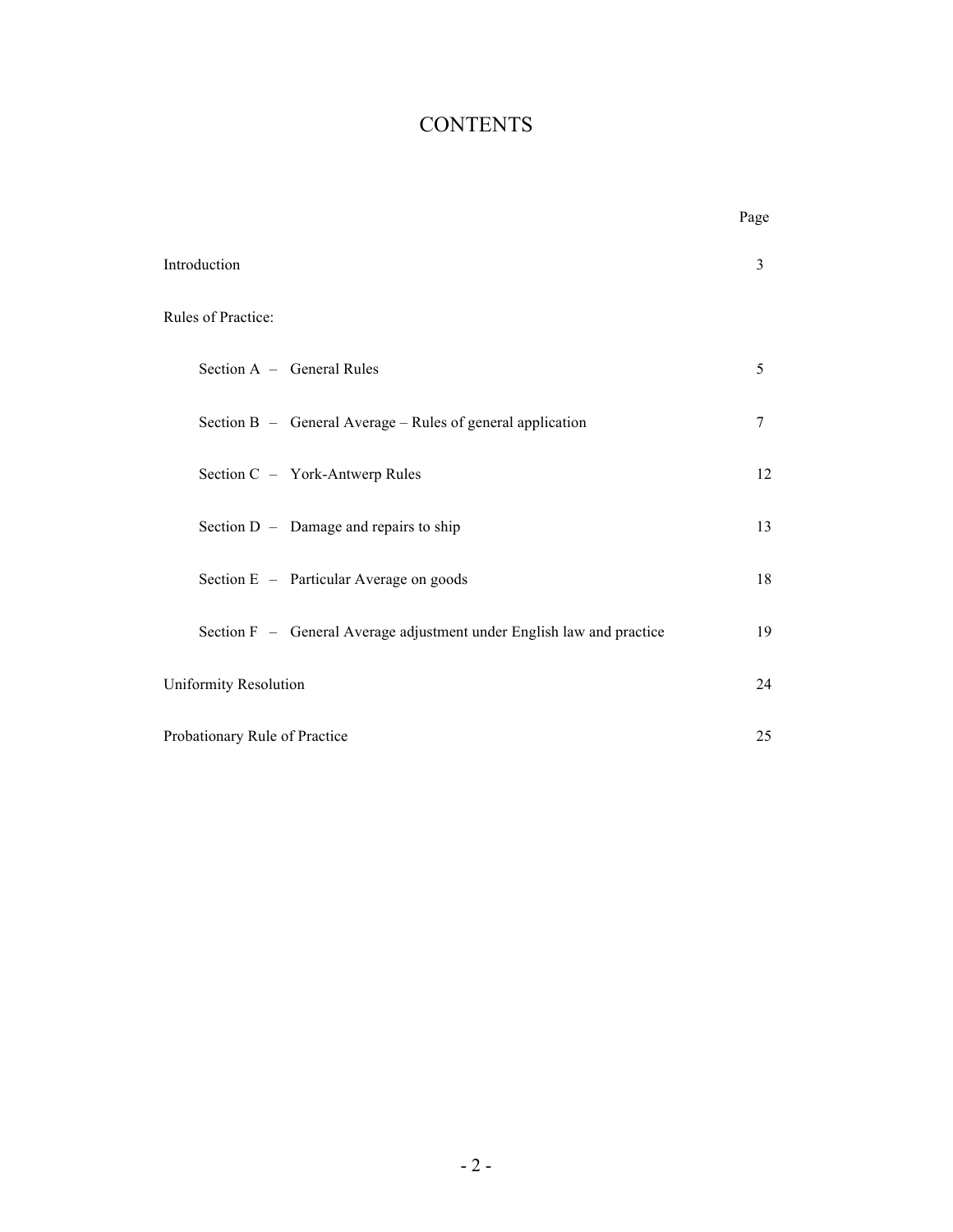# INTRODUCTION

In the middle of the 19th Century, when average adjusting as a separate profession was in its infancy, there was very little in the way of established law to guide the practising adjuster, and consequently many points of practice had to be decided in accordance with custom. Some of these customs were subsequently ratified by legal decisions, but others were disapproved, and it became evident that unless steps were taken to establish a reasonable measure of uniformity among average adjusters, the profession would fall into disrepute. Those wishing to read further on this topic are recommended to the addresses delivered from the Chair of the Association by Mr. Richard Lowndes (1873), Mr. Charles McArthur (1883) and the Right Hon. Lord Merrivale ( 1927), re- printed in "From the Chair", published by the Association in 1976.

It was to remedy this situation that the Association of Average Adjusters was founded in 1869, with the object, among others, of "the promotion of correct principles in the adjustment of Averages and uniformity of practice amongst average adjusters".

After the formation of the Association, one of its first tasks was to consider the areas of divergency in practice, and decide how the various so-called "customs" could be brought together into a uniform, if not universal, practice. This aim was largely achieved by the Association in the first fifteen years of its existence, by a two-fold approach:

(a) By the collection and refinement of the Customs of Lloyd's. This task was undertaken by a Special Committee which reported to the Association in 1876. In the preamble to the Customs it was stated: "Nothing can be called a Custom of Lloyd's which is determined by a decision of the superior Courts; for whatever is thus sanctioned rests on a ground surer than custom. A Custom of Lloyd's then must relate to a point on which the law is doubtful, or not yet defined, but as to which, for practical convenience, it is necessary that there should be some uniform rule."

(b) By the adoption of Rules of Practice, relating to the adjustment of averages and the duties of adjusters in connection therewith. In the early days of the Association it was hotly debated whether these Rules of Practice should bind Members or not, and in the event it was decided that they would not be binding, although, naturally, they would carry considerable authority. Even now, if an average adjuster draws up a statement which is at variance with a Rule of Practice, he must place a note in his adjustment referring to the Rule of Practice and stating why he differs from it.

Since 1890, when the Customs of Lloyd's were reviewed and assimilated into the Rules of Practice, various new Rules and amendments to existing Rules have been adopted from time to time in order to regulate the practice of average adjusters in areas where the law is silent.

The procedure for establishing a Rule of Practice is as follows:

By the Rules of the Association, Representatives (who are appointed by Underwriting bodies as well as by Shipowners, Merchants and similar institutions) are entitled, equally with Members, on giving appropriate notice, to move resolutions intended to become Rules of Practice at any General Meeting of the Association. After discussion such resolution will be voted upon by Members, and if carried by the votes of a simple majority of the Members voting, it becomes a probationary Rule until the next following General Meeting. During the intervening period the probationary Rule is considered by the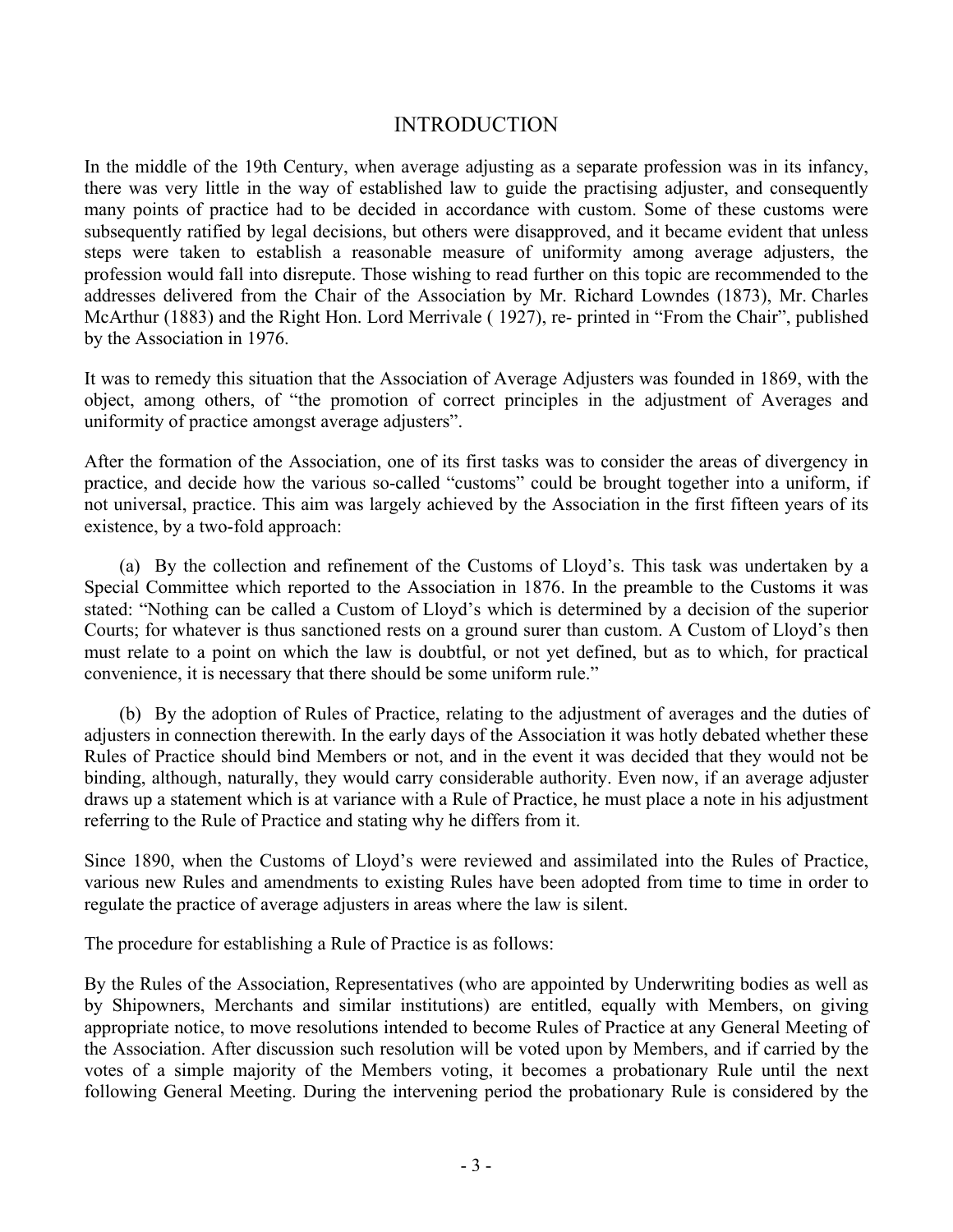Advisory Committee (or a Special Committee) of the Association, who may recommend its acceptance, rejection or amendment. At the next following General Meeting the probationary Rule, in the form approved by the Advisory Committee (or Special Committee), is again discussed, and if it is confirmed by a two-thirds majority, it becomes a Rule of Practice.

The Rules of Practice as printed herein are divided into six sections according to the subjects dealt with. The Rules relating to General Average appear in two sections:

SECTION B

Rules which affect the adjustment of general average or the duties of adjusters in all cases, whatever may be the basis of adjustment.

SECTION F

Rules relating to the adjustment of general average under English law and practice.

The Rules contained in section F may be considered by some readers to be of little more than historical interest, in view of the fact that the vast majority of general averages are now adjusted in accordance with York-Antwerp Rules but these Rules of Practice have been retained not only to deal with the minority of cases where the adjustment is prepared in accordance with English law and practice, but also to demonstrate the early steps taken in the movement towards uniformity.

The Rules which have been rescinded in the past are not printed herein, but the Index to the Reports of the Association shows where the text of any rescinded Rule may be found. Readers who are not in possession of the Association's printed Reports may obtain photocopies of the appropriate pages, on payment of a small fee, by application to the Secretary.

December, 1980 (amended 1997) N.G.H.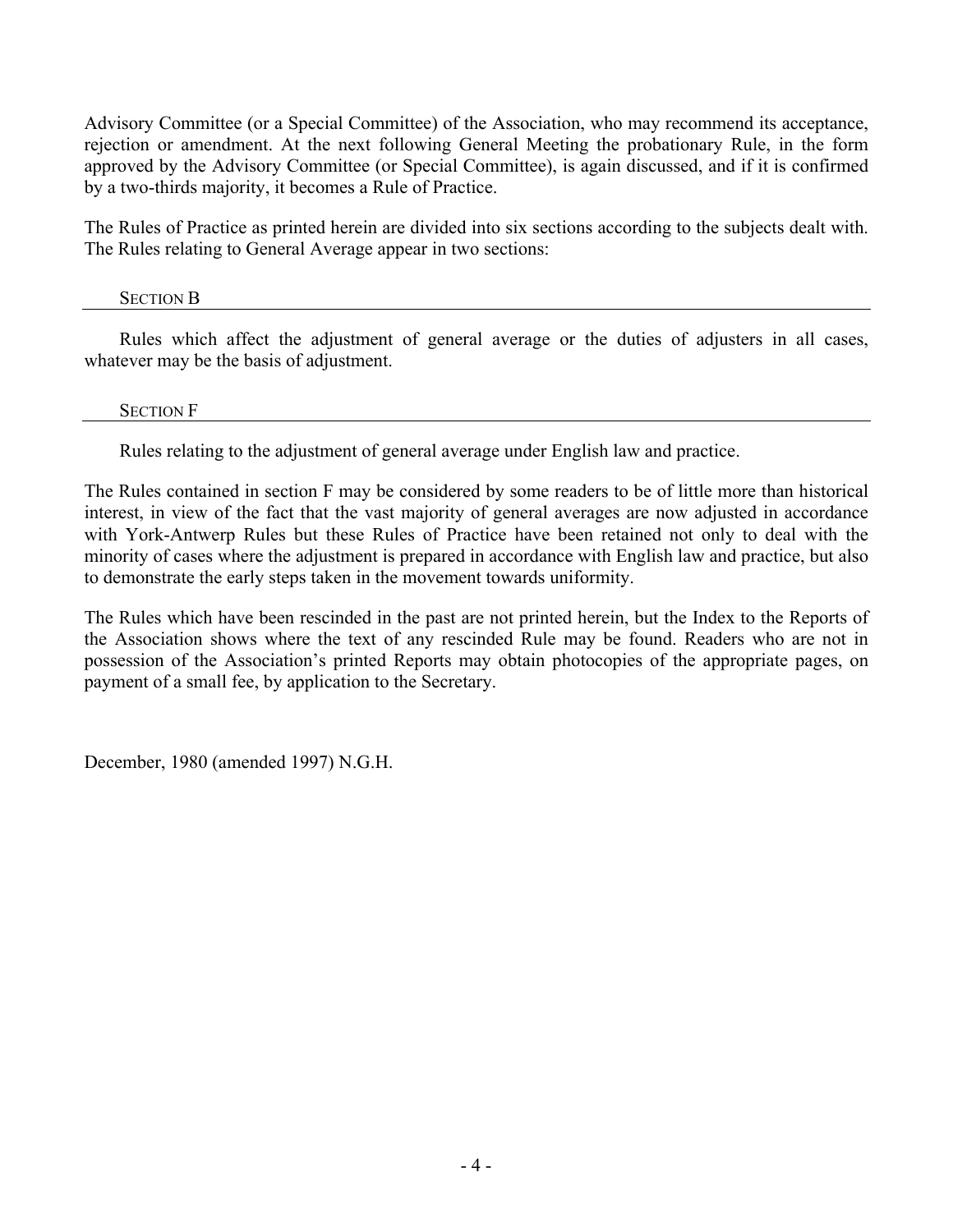# RULES OF PRACTICE

# SECTION A – GENERAL RULES

# A1 ADJUSTMENTS FOR THE CONSIDERATION OF UNDERWRITERS

That any claim prepared for the consideration of underwriters shall include a statement of the reasons of the average adjuster for stating such a claim, and when submitted in conjunction with a claim for which underwriters are liable, shall be shown in such a manner as clearly to distinguish the claim for consideration from other claims embodied in the same adjustment.

*An earlier Rule of Practice dealing with this subject was accepted in 1875, confirmed in 1876, and rescinded in 1894/95. The text of the earlier Rule is printed in the report for 1876, p.l2.*

# A2 INTEREST AND COMMISSION FOR ADVANCING FUNDS

That, in practice, interest and commission for advancing funds are only allowable in average when, proper and necessary steps having been taken to make a collection on account, an out-of- pocket expense for interest and/or commission for advancing funds is reasonably incurred. *See note under Rule A3.*

# A3 AGENCY COMMISSION AND AGENCY

That, in practice, neither commission (excepting bank commission) nor any charge by way of agency or remuneration for trouble is allowed to the shipowner in average, except in respect of services rendered on behalf of cargo when such services are not involved in the contract of affreightment.

*An earlier Rule of Practice dealing with the subject of Agency fees chargeable by shipowners was accepted in 1879, confirmed in 1880, and rescinded in 1906/07, following the report of a Special Committee. The text of the earlier Rule is incorporated in the Committee's report, printed at 1906, p.21.*

# A4 DUTY OF ADJUSTERS IN RESPECT OF COST OF REPAIRS

That in adjusting particular average on ship or general average which includes repairs, it is the duty of the adjuster to satisfy himself that such reasonable and usual precautions have been taken to keep down the cost of repairs as a prudent shipowner would have taken if uninsured.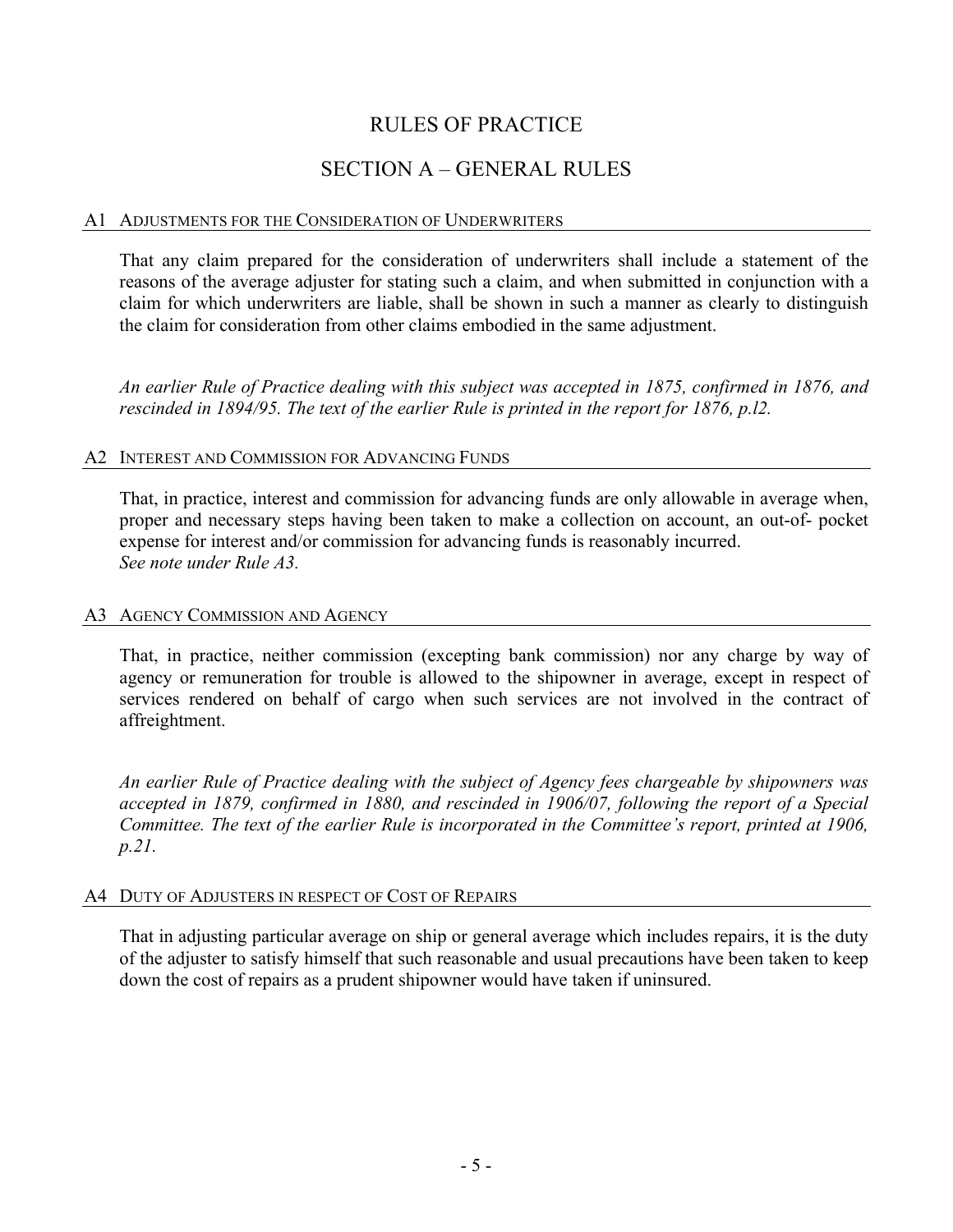# A5 CLAIMS ON SHIP'S MACHINERY

That in all claims on ship's machinery for repairs, no claim for a new propeller or new shaft shall be admitted into an adjustment, unless the adjuster shall obtain and insert into his statement evidence showing what has become of the old propeller or shaft.

# A6 WATER CASKS

Water casks or tanks carried on a ship's deck are not paid for by underwriters as general or particular average; nor are warps or other articles when improperly carried on deck.

# A7 ADJUSTMENT: POLICIES OF INSURANCE AND NAMES OF UNDERWRITERS

That no adjustment shall be drawn up showing the amount of payments by or to the underwriters, unless the policies or copies of the policies of insurance or certificates of insurance, for which the statement is required, be produced to the average adjusters. Such statement shall set out sufficient details of the underwriters interested and the amounts due on the respective policies produced.

*An earlier Rule of Practice dealing with this subject was accepted in 1889, confirmed in 1890, and rescinded in 1968/69. The text of the earlier Rule is printed in the report for 1890, p.33.*

# A8 APPORTIONMENT OF COSTS IN COLLISION CASES

That when a vessel sustains and does damage by collision, and litigation consequently results for the purpose of testing liability, the technicality of the vessel having been plaintiff or defendant in the litigation shall not necessarily govern the apportionment of the costs of such litigation, which shall be apportioned between claim and counter-claim in proportion to the amount, excluding interest, which has been or would have been allowed in respect of each in the event of the claim or counter-claim being established; provided that when a claim or counter-claim is made solely for the purpose of defence, and is not allowed, the costs apportioned thereto shall be treated as costs of defence.

#### A9 FRANCHISE CHARGES

The expenses of protest, survey, and other proofs of loss, including the commission or other expenses of a sale by auction, are not admitted to make up the percentage of a claim; and are only paid by the underwriters in case the loss amounts to a claim without them.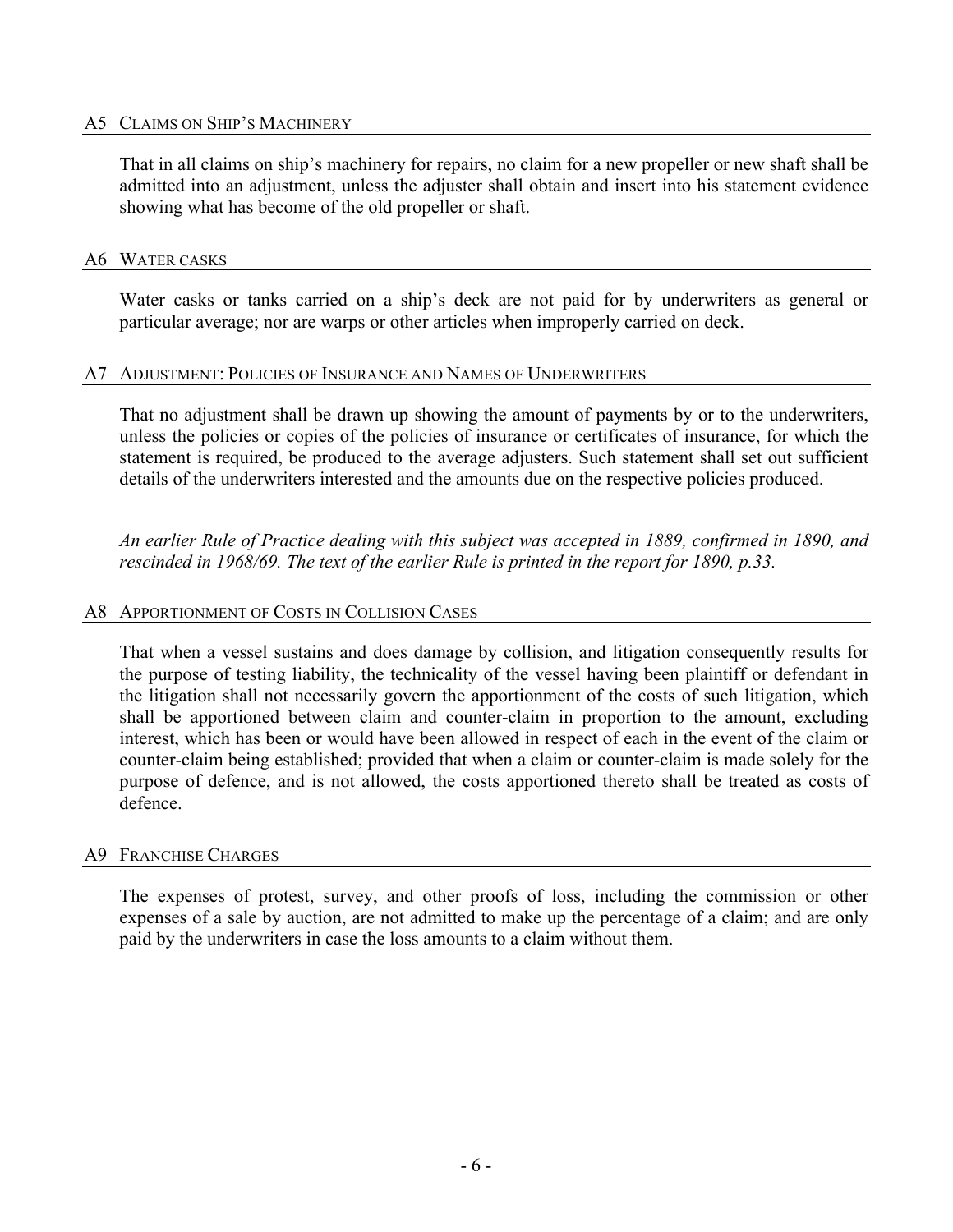# SECTION B – GENERAL AVERAGE

# Rules of General Application

*Note: In this edition, the Rules relating to the adjustment of general average under English law and practice have been transferred to Section F.*

#### B1 BASIS OF ADJUSTMENT

That in any adjustment of general average not made in accordance with British law it shall be prefaced on what principle or according to what law the adjustment has been made, and the reason for so adjusting the claim shall be set forth.

In all cases the adjuster shall give particulars in a prominent position in the average statement of the clause or clauses contained in the charter-party and/or bills of lading with reference to the adjustment of general average.

B2-B8 inclusive – transferred to section F.

# B9 CLAIMS ARISING OUT OF DEFICIENCY OF FUEL

That in adjusting general average arising out of deficiency of fuel, the facts on which the general average is based shall be set forth in the adjustment, including the material dates and distances, and particulars of fuel supplies and consumption.

B10-B23 inclusive – transferred to section F.

#### B24 CONTRIBUTORY VALUE OF SHIP

That in any adjustment of general average there shall be set forth the certificate on which the contributory value of the ship is based or, if there be no such certificate, the information adopted in lieu thereof, and any amount made good shall be specified.

#### B25 CONTRIBUTORY VALUE OF FREIGHT

That in any adjustment of general average there shall be set forth the amount of the gross freight and the freight advanced, if any; also the charges and wages deducted and any amount made good.

*The first paragraph of Rule B25, dealing with the basis of adjustment under English law and practice, has been transferred to Section F and re-numbered F22.*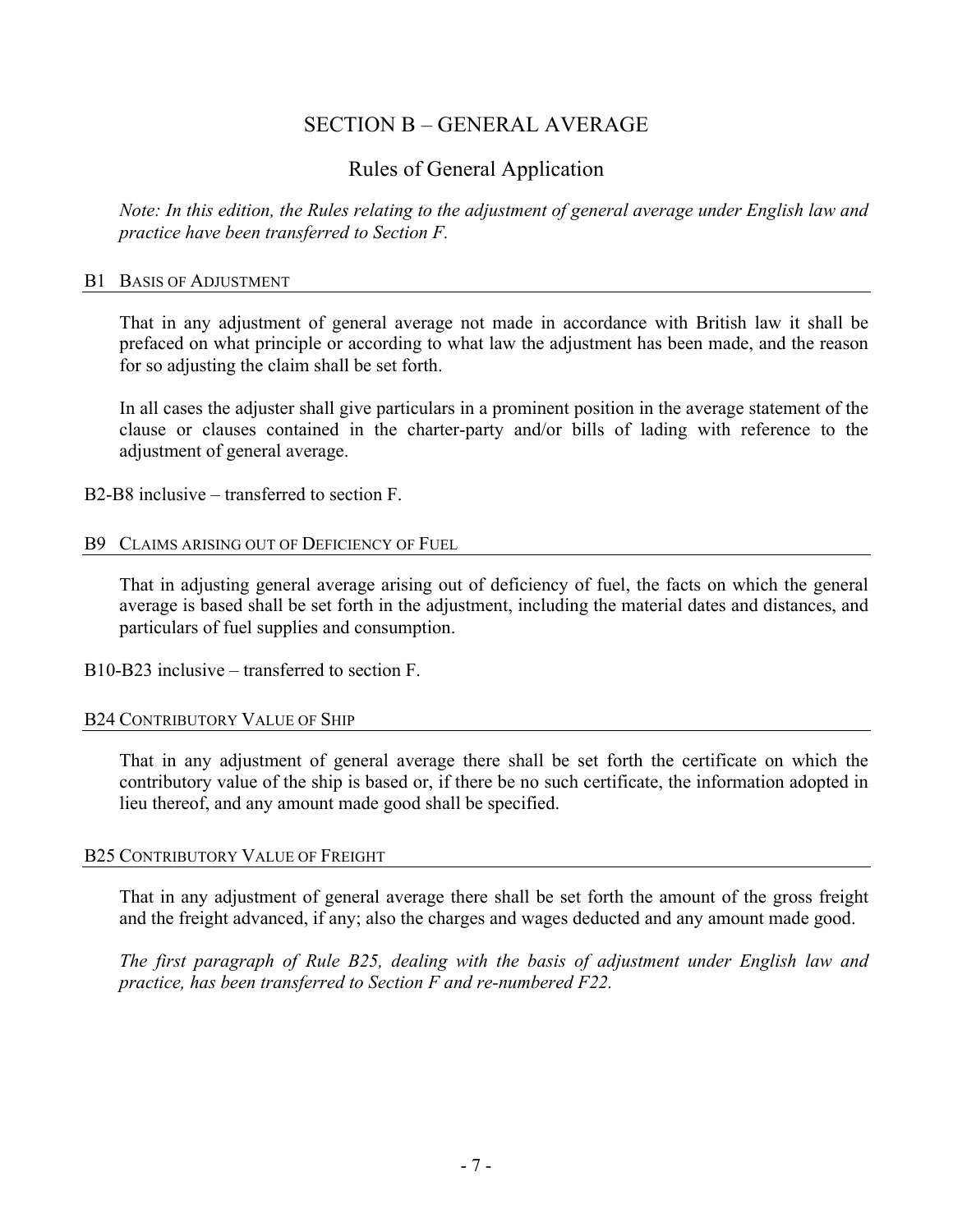# B26 VESSEL IN BALLAST AND UNDER CHARTER: CONTRIBUTING INTERESTS

For the purpose of ascertaining the liability of Underwriters on British policies of insurance, the following provisions shall apply:-

When a vessel is proceeding in ballast to load under a voyage charter entered into by the shipowner before the general average act, the interests contributing to the general average shall be the vessel, such items of stores and equipment as belong to parties other than the owners of the vessel (e.g. bunkers, wireless installation and navigational instruments) and the freight earned under the voyage charter computed in the usual way after deduction of contingent expenses subsequent to the general average act. Failing a prior termination of the adventure, the place where the adventure shall be deemed to end and at which the values for contribution to general average shall be calculated is the final port of discharge of the cargo carried under the charter but in the event of the prior loss of the vessel and freight, or either of them, the general average shall attach to any surviving interest or interests including freight advanced at the loading port deducting therefrom contingent expenses subsequent to the general average act.

When a vessel is proceeding in ballast under a time charter alone or a time charter and a voyage charter entered into by the time charterer, the general average shall attach to the vessel and such items of stores and equipment as are indicated above. Failing a prior termination of the adventure, the adventure shall be deemed to end and the values for contribution to general average calculated at the first loading port upon the commencement of loading cargo.

When the charter to which the shipowner is a party provides for York-Antwerp Rules, the general average shall be adjusted in accordance with those Rules and British law and practice and without regard to the law and practice of any foreign port at which the adventure may terminate; and in the interpretation of Rule XI it shall be immaterial whether the extra period of detention takes place at a port of loading, call or refuge, provided that the detention is in consequence of accident, sacrifice or other extraordinary circumstance occurring whilst the vessel is in ballast.

In practice neither time charter hire, as such, nor time charterer's voyage freight shall contribute to general average.

*The earliest Rule of Practice dealing with this subject was accepted in 1896, confirmed in 1897 and rescinded in 1926, when after reference to a Special Committee it was replaced by a new Rule, which was in its turn referred to a Special Committee in 1944 and rescinded in 1945/46. The text of the original Rule is printed in the report for 1897, pp.34/35 and the subsequent Rule in the report for November 1926, p.9.*

# B27 ULTERIOR CHARTERED FREIGHT: CONTRIBUTION TO GENERAL AVERAGE

That when at the time of a general average act the vessel has on board cargo shipped under charterparty or bills of lading, and is also under a separate charter to load another cargo after the cargo then in course of carriage has been discharged, the ulterior chartered freight shall not contribute to the general average.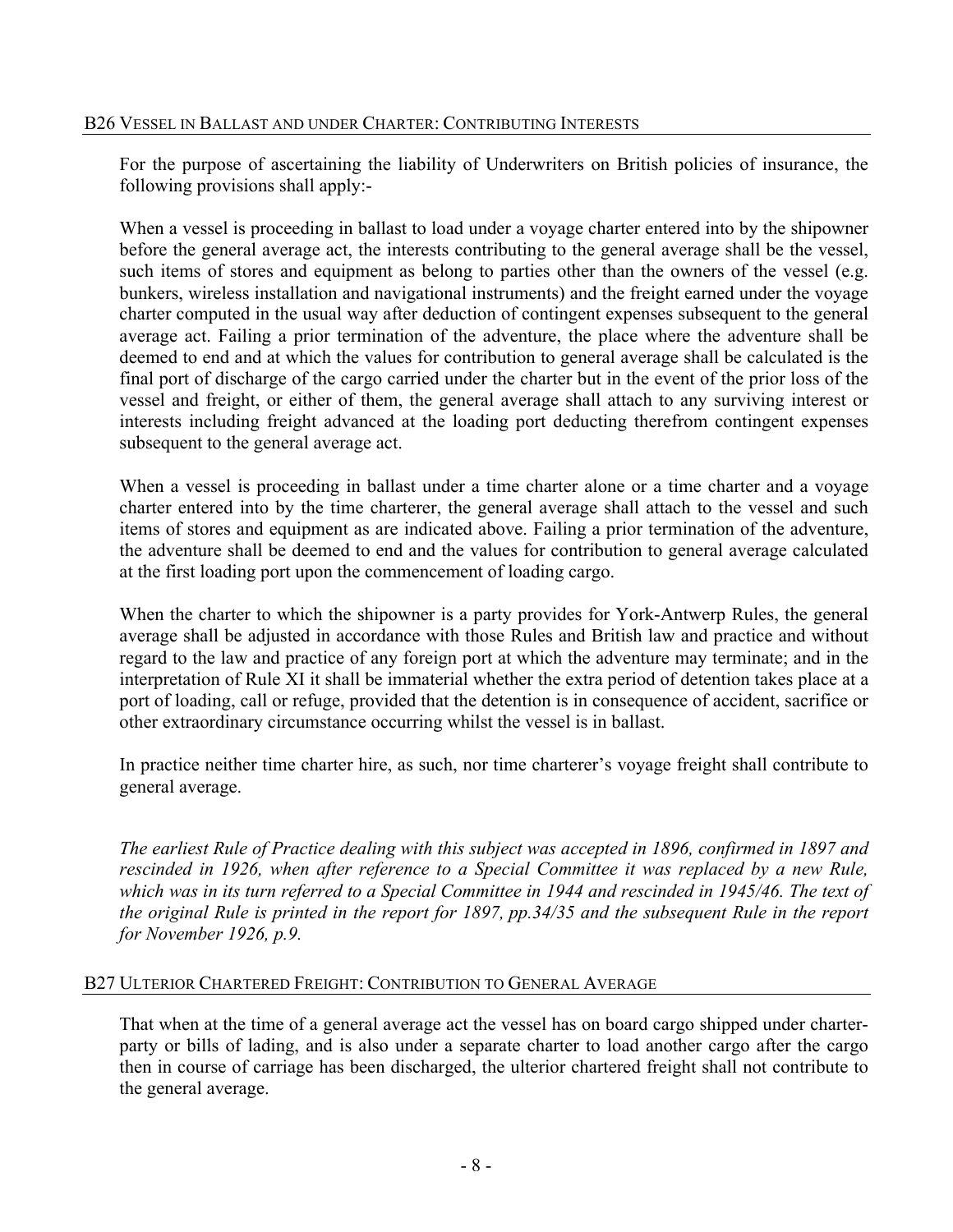# B28 DEDUCTIONS FROM FREIGHT AT CHARTERER'S RISK

That freight at the risk of the charterer shall be subject to no deduction for wages and charges, except in the case of charters in which the wages or charges are payable by the charterer, in which case such freight shall be governed by the same rule as freight at the risk of the shipowner.

# B29 FORWARDING CHARGES ON ADVANCED FREIGHT

That in case of wreck, the cargo being forwarded to its destination, the charterer, who has paid a lump sum on account of freight, which is not to be returned in the event of the vessel being lost, shall not be liable for any portion of the forwarding freight and charges, when the same are less than the balance of freight payable to the shipowner at the port of destination under the original charter-party.

# B30 SACRIFICE FOR THE COMMON SAFETY: DIRECT LIABILITY OF UNDERWRITERS

That in case of general average sacrifice there is, under ordinary policies of insurance, a direct liability of an underwriter on ship for loss of or damage to ship's materials, and of an underwriter on goods or freight, for loss of or damage to goods or loss of freight so sacrificed as a general average loss; that such loss not being particular average is not taken into account in computing the memorandum percentages, and that the direct liability of an underwriter for such loss is consequently unaffected by the memorandum or any other warranty respecting particular average.

*An earlier Rule of Practice dealing with this subject was accepted in 1874, confirmed in 1875 and rescinded in 1889. The text of this earlier Rule is printed in the report for 1875, p.18.*

# B31 SACRIFICE OF SHIP'S STORES: DIRECT LIABILITY OF UNDERWRITERS

That underwriters insuring ship's stores, bunker coal or fuel, destroyed or used as part of a general average operation, shall only be liable for those articles as a direct claim on the policy when they formed part of the property at risk at the time of the peril giving rise to the general average act.

# B32 ENFORCEMENT OF GENERAL AVERAGE: LIEN BY SHIPOWNERS

That in all cases where general average damage to ship is claimed direct from the underwriters on that interest, the average adjusters shall ascertain whether the shipowners have taken the necessary steps to enforce their lien for general average on the cargo, and shall insert in the average statement a note giving the result of their enquiries.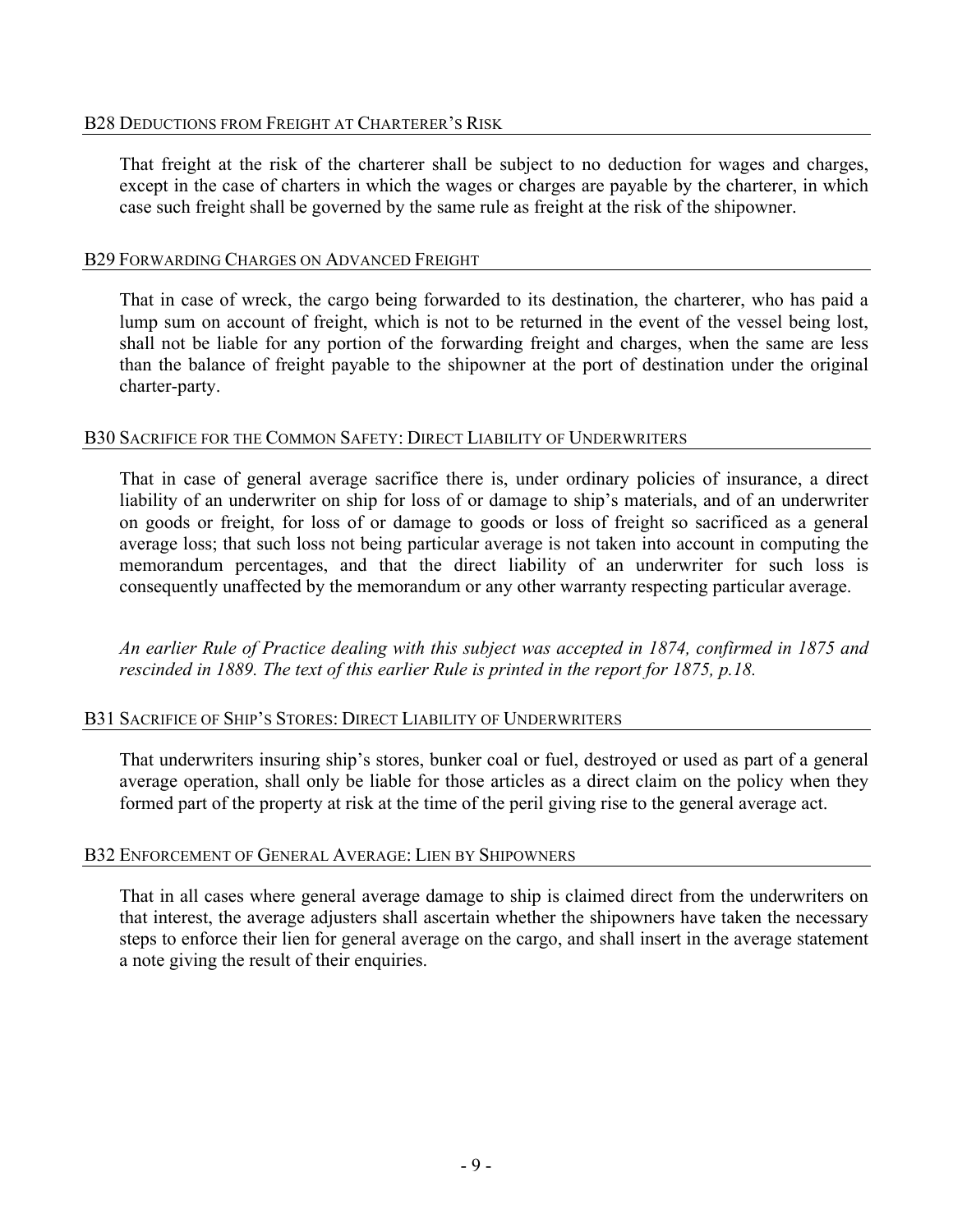# B33 UNDERWRITER'S LIABILITY

If the ship or cargo be insured for more than its contributory value, the underwriter pays what is assessed on the contributory value. But where insured for less than the contributory value, the underwriter pays on the insured value; and when there has been a particular average for damage which forms a deduction from the contributory value of the ship that must be deducted from the insured value to find upon what the underwriter contributes.

This rule does not apply to foreign adjustments, when the basis of contribution is something other than the net value of the thing insured.

That in practice, in applying the above rule for the purpose of ascertaining the liability of underwriters for contribution to general average and salvage charges, deduction shall be made from the insured value of all losses and charges for which underwriters are liable and which have been deducted in arriving at the contributory value.

In adjusting the liability of underwriters on freight for general average contribution and salvage charges, effect shall be given to Section 73 of the Marine Insurance Act, 1906, by comparing the gross and not the net amount of freight at risk with the insured value in the case of a valued policy or the insurable value in the case of an unvalued policy.

# B34 THE DUTY OF ADJUSTERS IN CASES INVOLVING REFUNDS OF GENERAL AVERAGE DEPOSITS OR APPORTIONMENT OF SALVAGE, COLLISION RECOVERIES, OR OTHER FUNDS

That in cases of general average where deposits have been collected and it is likely that repayments will have to be made, measures be taken by the adjuster to ascertain the names of underwriters who have reimbursed their assured in respect of such deposits; that the names of any such underwriters be set forth in the adjustment as claimants of refund, if any, to which they are apparently entitled; and that on completion of the adjustment, notice be sent to all underwriters whose names are so set forth as to any refund of which they appear as claimants and as to the steps to be taken in order to obtain payment of the same.

That in cases where the names of any underwriters are not to be ascertained on completion of the adjustment, notice be sent to the Secretary of Lloyd's, to the Institute of London Underwriters, to the Liverpool Underwriters' Association, and to the Association of Underwriters of Glasgow, notifying such interests as have not been appropriated to underwriters.

And that in cases of apportionment of salvage or other funds for distribution, similar measures be taken by the adjuster to safeguard the interests of any underwriters who may be entitled to benefit under the apportionment.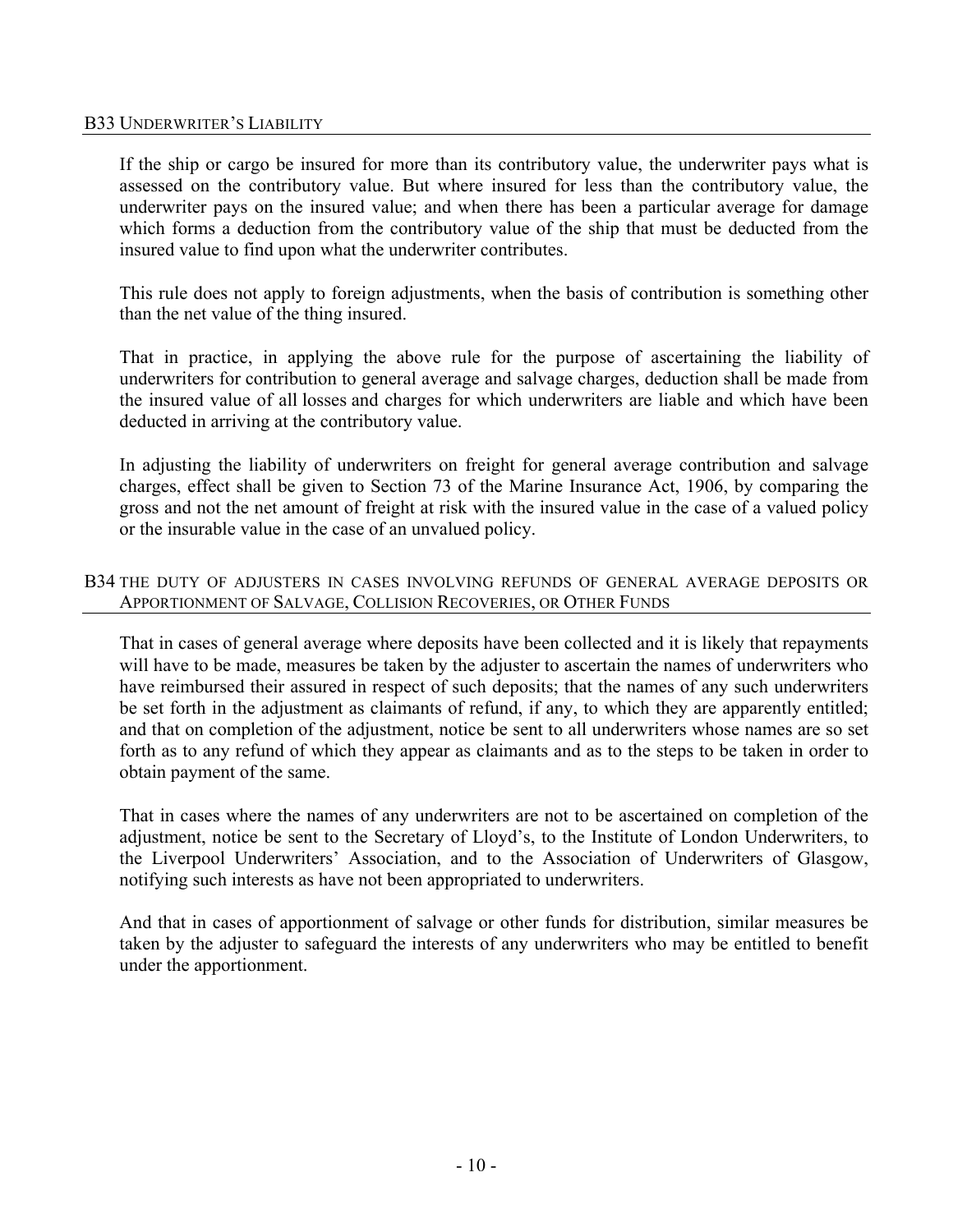# B35 MEMORANDUM TO STATEMENTS SHOWING REFUNDS IN RESPECT OF GENERAL AVERAGE DEPOSITS

That the following memorandum shall appear at the end of statements which show refunds to be due in respect of General Average Deposits, viz:

Memorandum – Refunds of general average deposits shown in this statement should only be paid on production of the original deposit receipts.

#### B36 INTEREST ON DEPOSITS

That, unless otherwise expressly provided, the interest accrued on deposits on account of salvage and/or general average and/or particular and/or other charges, or on the balance of such deposits after payments on account, if any, have been made, shall be credited to the depositor or those to whom his rights in respect of the deposits have been transferred.

# B37 APPORTIONMENT OF INTEREST ON AMOUNTS MADE GOOD

That in practice (in the absence of express agreement between the parties concerned) interest allowed on amounts made good shall be apportioned between assured and underwriters, taking into account the sums paid by underwriters and the dates when such payments were made, notwithstanding that by the addition of interest the underwriter may receive a larger sum than he has paid.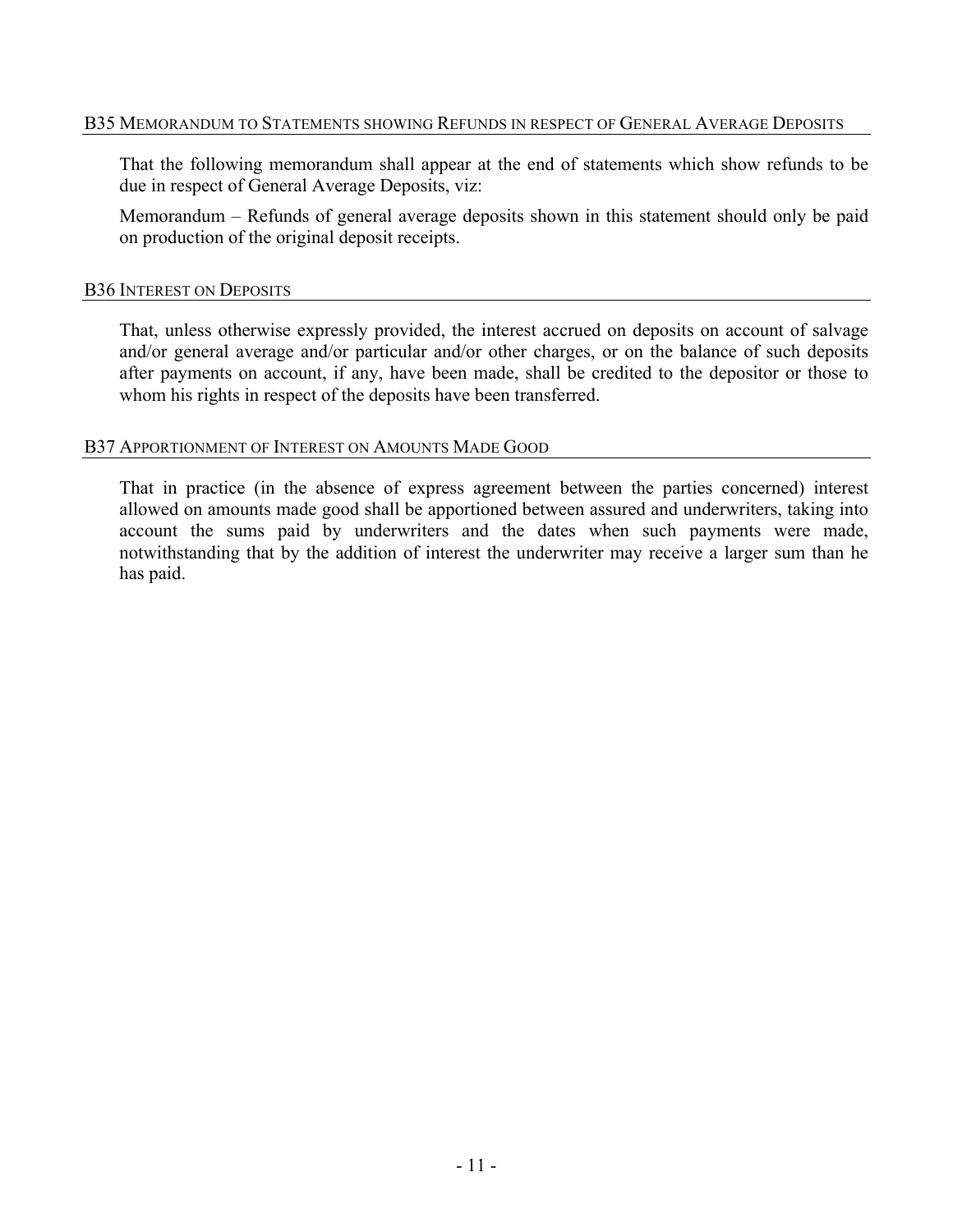# SECTION C – YORK-ANTWERP RULES

# C1 SALVAGE SERVICES RENDERED UNDER AN AGREEMENT

Expenses for salvage services rendered by or accepted under agreement shall in practice be treated as general average provided that such expenses were incurred for the common safety within the meaning of Rule "A" of the York-Antwerp Rules 1924 or York-Antwerp Rules 1950.

*An earlier Rule of Practice dealing with this subject was accepted in 1927, confirmed in 1928, and rescinded in 1942/43. The text of the earlier Rule is printed in the report for 1928, p.32.*

# C2 COMMISSION ALLOWED UNDER YORK-ANTWERP RULES

That the commission of 2 per cent allowed on general average disbursements under the York-Antwerp Rules shall be credited in full to the party who has authorised the expenditure and is liable for payment, except that where the funds for payment are provided in the first instance in whole or in part from the deposit funds, or by other parties to the adventure, or by underwriters, the commission on such advances shall be credited to the deposit funds or to the parties or underwriters providing the funds for payment.

# C3 YORK-ANTWERP RULES, 1924: RULES X (a) AND XI

That, in practice, where a vessel is at any port or place in circumstances in which the wages and maintenance of crew during detention there for the purpose of repairs necessary for the safe prosecution of the voyage would be admissible in general average under Rule XI of the York-Antwerp Rules, 1924, and the vessel is necessarily removed thence to another port or place because such repairs cannot be effected at the first port or place, the provisions of Rule  $\hat{X}$  (a) shall be applied to the second port or place as if it were a port or place of refuge within that Rule and the provisions of Rule XI shall be applied to the prolongation of the voyage occasioned by such removal.

# C4 YORK-ANTWERP RULES 1950, 1974 AND 1994: RULE X (a)

That in practice, in applying the second paragraph of Rule X (a), a vessel shall be deemed to be at a port or place of refuge when she is at any port or place in circumstances in which the wages and maintenance of the Master, Officers and crew incurred during any extra period of detention there would be admissible in General Average under the provisions of Rule XI.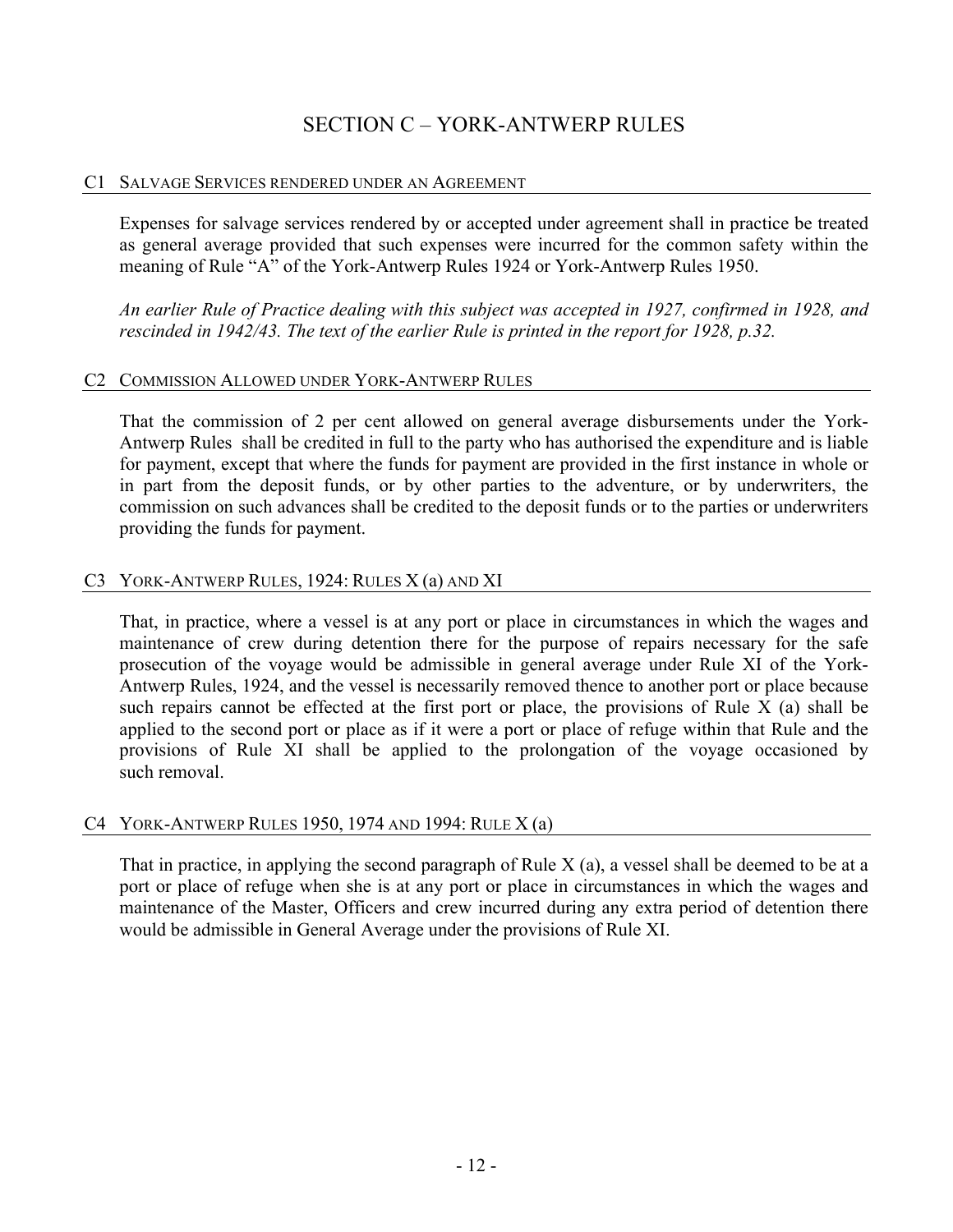# SECTION D – DAMAGE AND REPAIRS TO SHIP

# D1 EXPENSES OF REMOVING A VESSEL FOR REPAIR

1. For the purpose of ascertaining the reasonable cost of repairs, and subject to any express provisions in the policy, where a vessel is at any port place or location (hereinafter referred to as 'port') and is necessarily or reasonably removed to some other port for the purpose of repairs, either because the repairs cannot be effected at the first port, or cannot be effected prudently, the additional expenses reasonably incurred by the shipowner in removing the vessel (other than any expenses allowable in general average) shall be treated as part of the reasonable cost of repairs.

- 2. (a) Where the vessel after repairing forthwith returns to the port from which she was removed, the expenses incurred both in removing the vessel to the port of repair and in returning shall be treated as part of the expenses of removal.
	- (b) Where the vessel loads a new cargo at the port of repair or proceeds thence to some other port for the same purpose, the expenses shall be calculated as though, but for the repairs, the vessel had previously been engaged to proceed direct from the port from which she was removed to the loading port.
	- (c) Where, immediately following a casualty, or upon completion of the voyage on which the casualty occurred, the vessel is removed solely to enable repairs to be effected which are essential for continued trading, the expenses may, at the owners' option, be calculated only for the single passage to the repair port.
- 3. (a) The expenses of removal shall include, inter alia, the cost of any necessary temporary repairs, wages and provisions of crew and/or runners, pilotage, towage, extra marine insurance, port charges, bunkers and stores.
	- (b) Where by moving the vessel to or from the port of repair any new freight or hire is earned, such net earnings shall be deducted from the expenses of removal.
- 4. The expenses of removing the vessel for repair shall be charged as follows:
	- (a) Where the vessel is removed to the port of repair as an immediate consequence of damage for the repair of which underwriters are liable, or the vessel is necessarily taken out of service especially to effect repairs arising from that damage, the whole cost of removal shall be treated as part of the cost of repairing that damage, notwithstanding that the shipowner may have taken advantage of the removal to carry out survey for classification purposes or to effect other average repairs or repairs on his own account.

However, where the vessel is removed for owners' purposes, other than a routine overhaul as in 4(b) below, or as an immediate consequence of damage for which underwriters are not liable, no part of the cost of removal shall be charged to underwriters, notwithstanding that repairs for which they are liable may be carried out at the port of repair.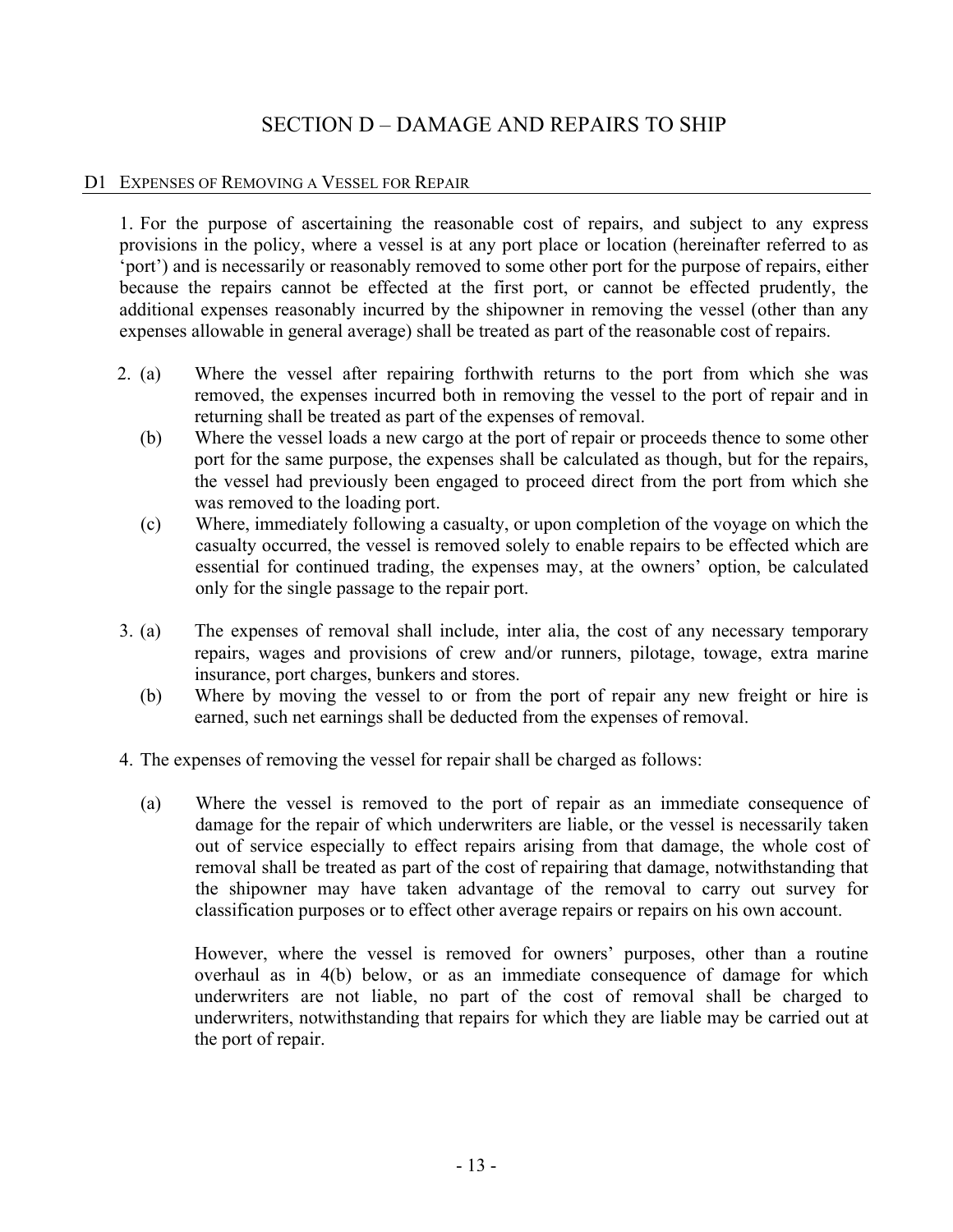(b) Where the vessel is removed to the port of repair for routine overhaul at which repairs on both owners' and underwriters' accounts are effected, the expenses of removal shall be apportioned pro rata to the cost (including drydock dues and general services) of all work effected at the port, other than to any damage sustained after the commencement of the removal passage and the cost of any major parts shipped to the repair port from elsewhere.

# D2 FUEL AND STORES USED IN REPAIRS OF DAMAGE TO THE VESSEL

That the cost of replacing fuel and stores consumed either in the repair of damage to a vessel, in working the engines or winches to assist in the repairs of damage, or in moving her to a place or repair within the limits of the port where she is lying, shall be treated as part of the cost of repairs.

# D3 RIGGING CHAFED

Rigging injured by straining or chafing is not charged to underwriters, unless such injury is caused by blows of the sea, grounding, or contact; or by displacement, through sea peril, of the spars, channels, bulwarks, or rails.

# D4 SAILS SPLIT OR BLOWN AWAY

Sails split by the wind, or blown away while set, unless occasioned by the ship's grounding or coming into collision, or in consequence of damage to the spars to which the sails are bent, are not charged to underwriters.

# D5 DRY DOCK EXPENSES

- 1. That, in practice, where repairs, for the cost of which underwriters are liable, are necessarily effected in dry dock as an immediate consequence of the casualty, or the vessel is taken out of service especially to effect such repairs in dry dock, the cost of entering and leaving the dry dock, in addition to so much of the dock dues as is necessary for the repair of the damage, shall be chargeable in full to the underwriters, notwithstanding that the shipowner may have taken advantage of the vessel being in dry dock to carry out survey for classification purposes or to effect repairs on his account which are not immediately necessary to make the vessel seaworthy.
- 2.(a) Where repairs on Owners' account which are immediately necessary to make the vessel seaworthy and which can only be effected in dry dock are executed concurrently with other repairs, for the cost of which underwriters are liable, and which also can only be effected in dry dock,
	- (b) Where the repairs, for the cost of which underwriters are liable, are deferred until a routine dry-docking and are then executed concurrently with repairs on Owners' account which require the use of the dry dock, whether or not such Owners' repairs affect the seaworthiness of the vessel,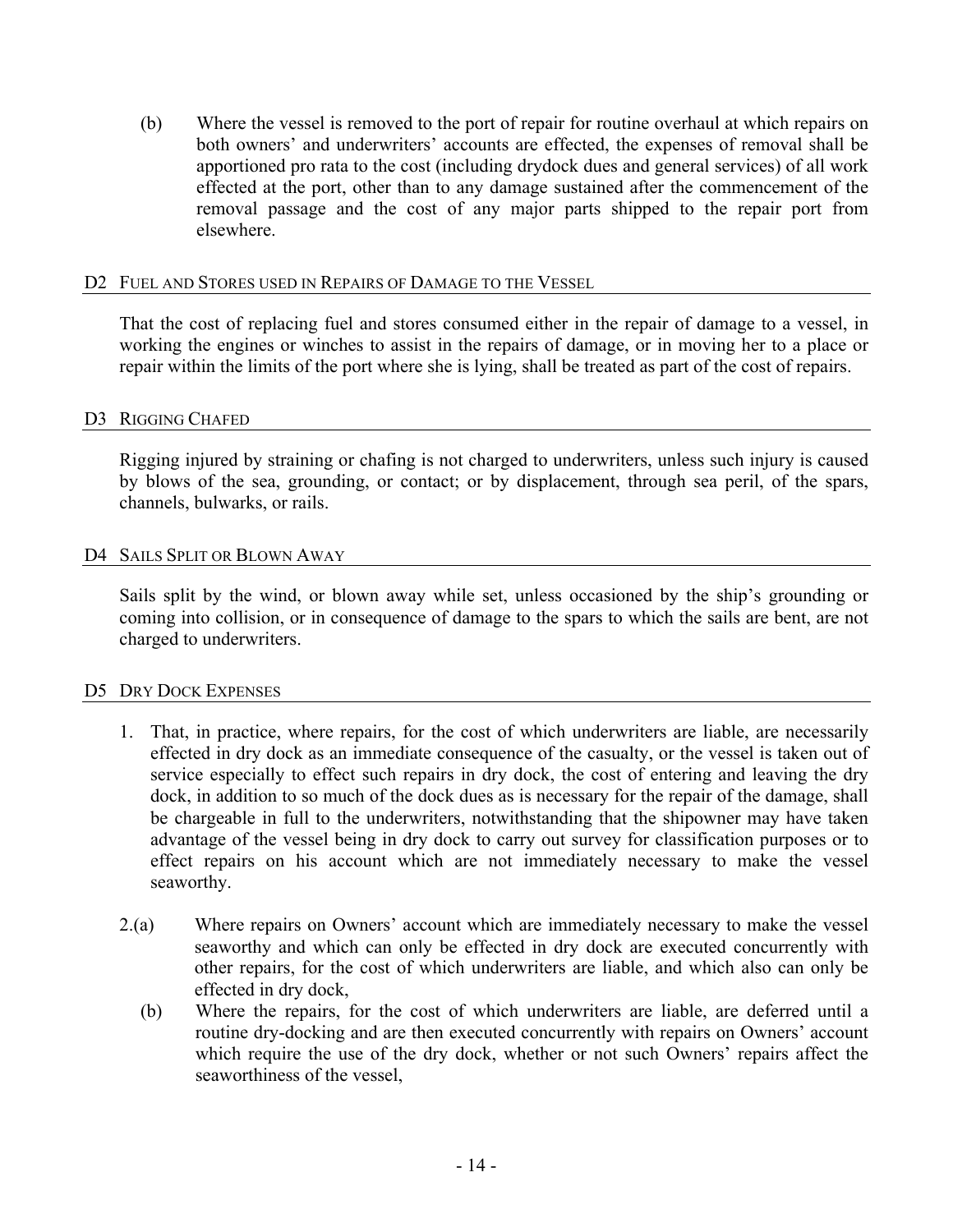the cost of entering and leaving the dry dock, in addition to so much of the dock dues as is common to both repairs, shall be divided equally between the shipowner and the underwriters, irrespective of the fact that the repairs for which underwriters are liable may relate to more than one voyage or accident or may be payable by more than one set of underwriters.

- 3. Sub-division between underwriters of the proportion of dry-docking expenses chargeable to them shall be made on the basis of voyages, and/or such other franchise units as are specified in the policies.
- 4. In determining whether the franchise is reached the whole cost of dry-docking necessary for the repair of the damage, less the proportion (if any) chargeable to Owners when Section (a) of paragraph 2 applies, shall be taken into consideration, notwithstanding that there are other damages to which a portion of the cost of dry-docking has to be apportioned in ascertaining the amount actually recoverable.

*An earlier Rule of Practice dealing with this subject was accepted in 1891, confirmed in 1892, and amended in 1903/4 after reference to a Special Committee. It was again referred to a Special Committee in November 1926, further amended in 1927/28, and rescinded in 1970/71. The texts are printed in the reports for 1892, p.28; 1904, p.42 and 1928, p.31.*

# D6 TANKERS – TREATMENT OF THE COST OF TANK CLEANING AND/OR GAS-FREEING

- 1. That, in practice, where repairs, for the cost of which underwriters are liable, require the tanks to be rough cleaned and/or gas-freed as an immediate consequence of the casualty, or the vessel is taken out of service especially to effect such repairs, the cost of such rough cleaning and/or gas-freeing shall be chargeable in full to the underwriters, notwithstanding that the shipowner may have taken advantage of the vessel being rough cleaned and/or gas-freed to carry out survey for classification purposes or to effect repairs on his account which are not immediately necessary to make the vessel seaworthy.
- 2. (a) Where repairs on Owners' account which are immediately necessary to make the vessel seaworthy and which require the tanks being rough cleaned and/or gas-freed are executed concurrently with other repairs, for the cost of which underwriters are liable, and which also require the tanks being rough cleaned and/or gas-freed,

(b) Where the repairs, for the cost of which underwriters are liable, are deferred until a routine dry-docking or repair period, at which time repairs on Owners' account which also require the tanks being rough cleaned and/or gas-freed are effected, whether or not such Owners' repairs affect the seaworthiness of the vessel,

the cost of such rough cleaning and/or gas-freeing as is common to both repairs shall be divided equally between the shipowners and the underwriters, irrespective of the fact that the repairs for which underwriters are liable may relate to more than one voyage or accident or may be payable by more than one set of underwriters.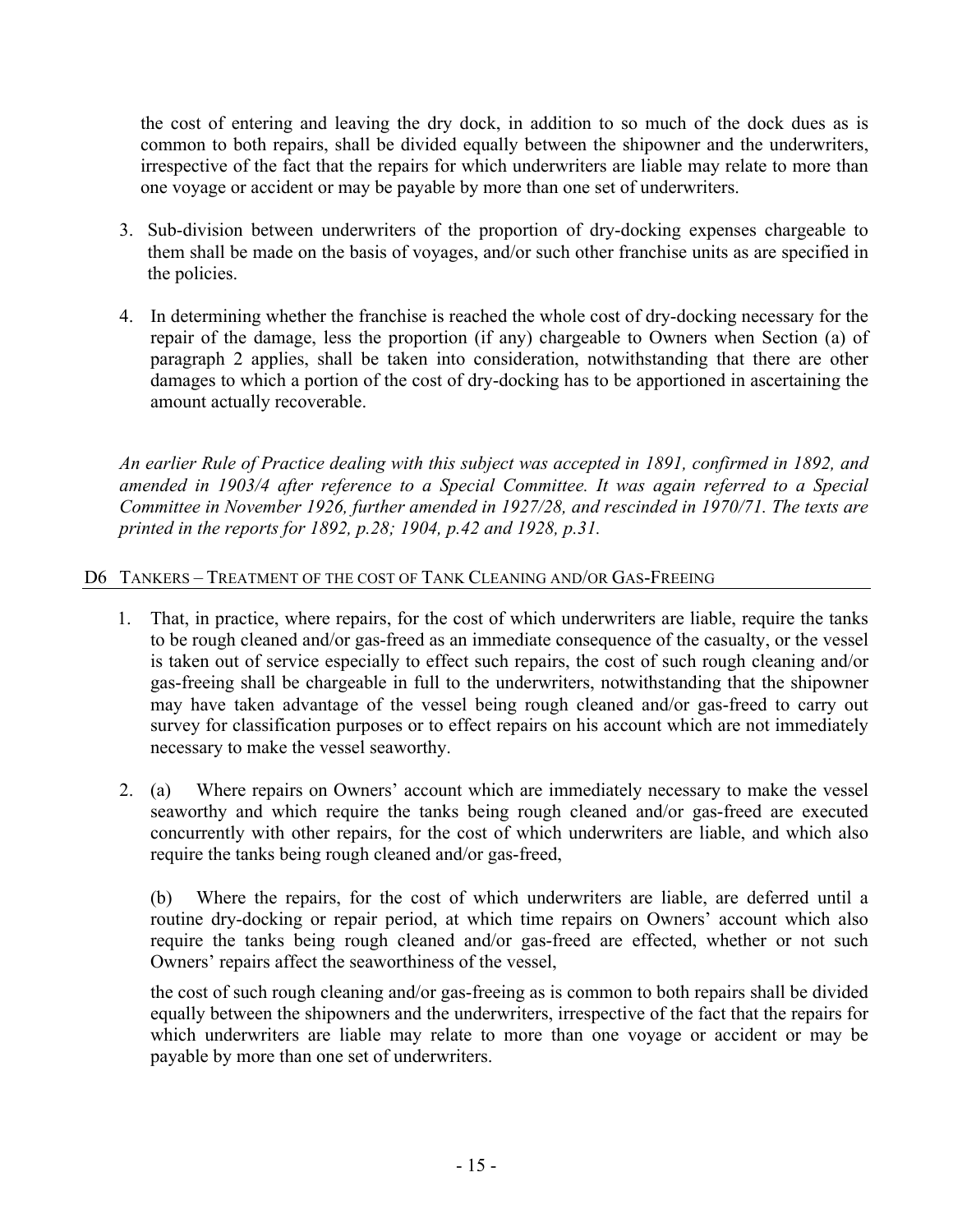- 3. The cost of fine cleaning specifically for a particular repair or particular repairs shall be divided in accordance with the principles set forth above.
- 4. Sub-division between underwriters of the proportion of rough tank cleaning and/or gas-freeing and/or fine cleaning chargeable to them shall be made on the basis of voyages, and/or such other franchise units as are specified in the policies.
- 5. In determining whether the franchise is reached the whole cost of rough cleaning and/or gasfreeing and/or fine cleaning necessary for the repair of the damage, less the proportion (if any) chargeable to Owners when Section (a) of paragraph 2 applies, shall be taken into consideration, notwithstanding that there are other damages to which a portion of the cost of rough tank cleaning and/or gas-freeing and/or fine cleaning has to be apportioned in ascertaining the amount actually recoverable.

# D7 PARTICULAR AVERAGE ON SHIP: DEDUCTION OF ONE THIRD

The deduction for new work in place of old is fixed by custom at one-third, with the following exceptions:

Anchors are allowed in full. Chain cables are subject to one-sixth only.

Metal sheathing is dealt with, by allowing in full the cost of a weight equal to the gross weight of metal sheathing stripped off minus the proceeds of the old metal. Nails, felt, and labour metalling are subject to one-third.

The rule applies to iron as well as to wooden ships, and to labour as well as material. It does not apply to the expense of straightening bent ironwork, and to the labour of taking out and replacing it. It does not apply to graving dock expenses and removals, cartages, use of shears, stages, and graving dock materials.

It does not apply to a ship's first voyage.

# D8 SCRAPING AND PAINTING

Where the Policy includes a Clause to the effect that:

"No claim shall in any case be allowed in respect of scraping or painting the vessel's bottom".

- (a) Gritblasting and/or other surface preparation of new bottom plates ashore and supplying and applying any "shop" primer thereto
- (b) Gritblasting and/or other surface preparation of:
	- (i) the butts or area of plating immediately adjacent to any renewed or refitted plating damaged during the course of welding and/or repairs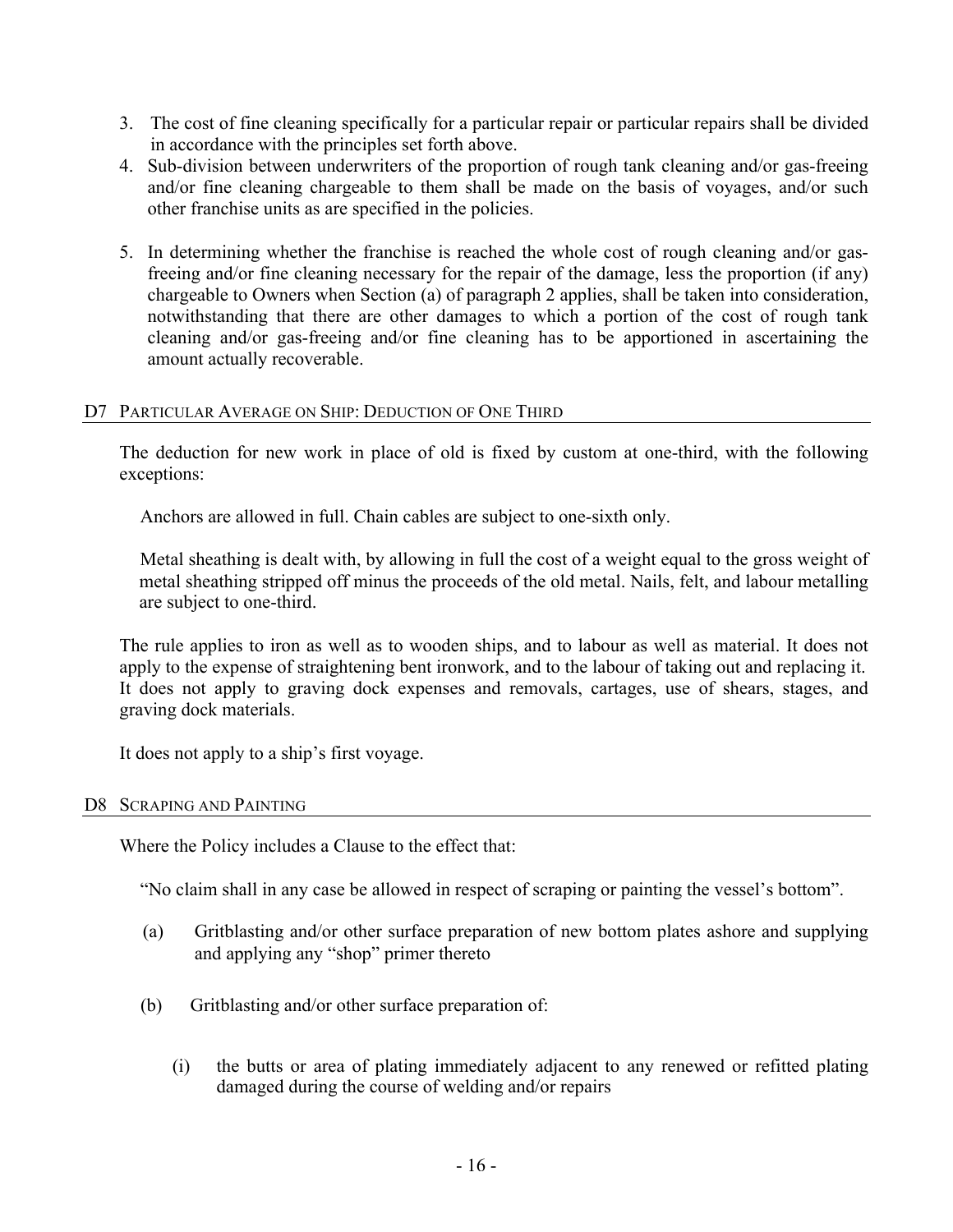- (ii) areas of plating damaged during the course of fairing, either in place or ashore
- (c) Supplying and applying the first coat of primer/anticorrosive to those particular areas mentioned in (a) and (b) above

shall be allowed as part of the reasonable cost of repairs in respect of bottom plating damaged by an insured peril and shall be deemed not to be excluded by the wording of this Clause. The gritblasting and/or other surface preparation and the painting of all other areas of the bottom is excluded by the Clause.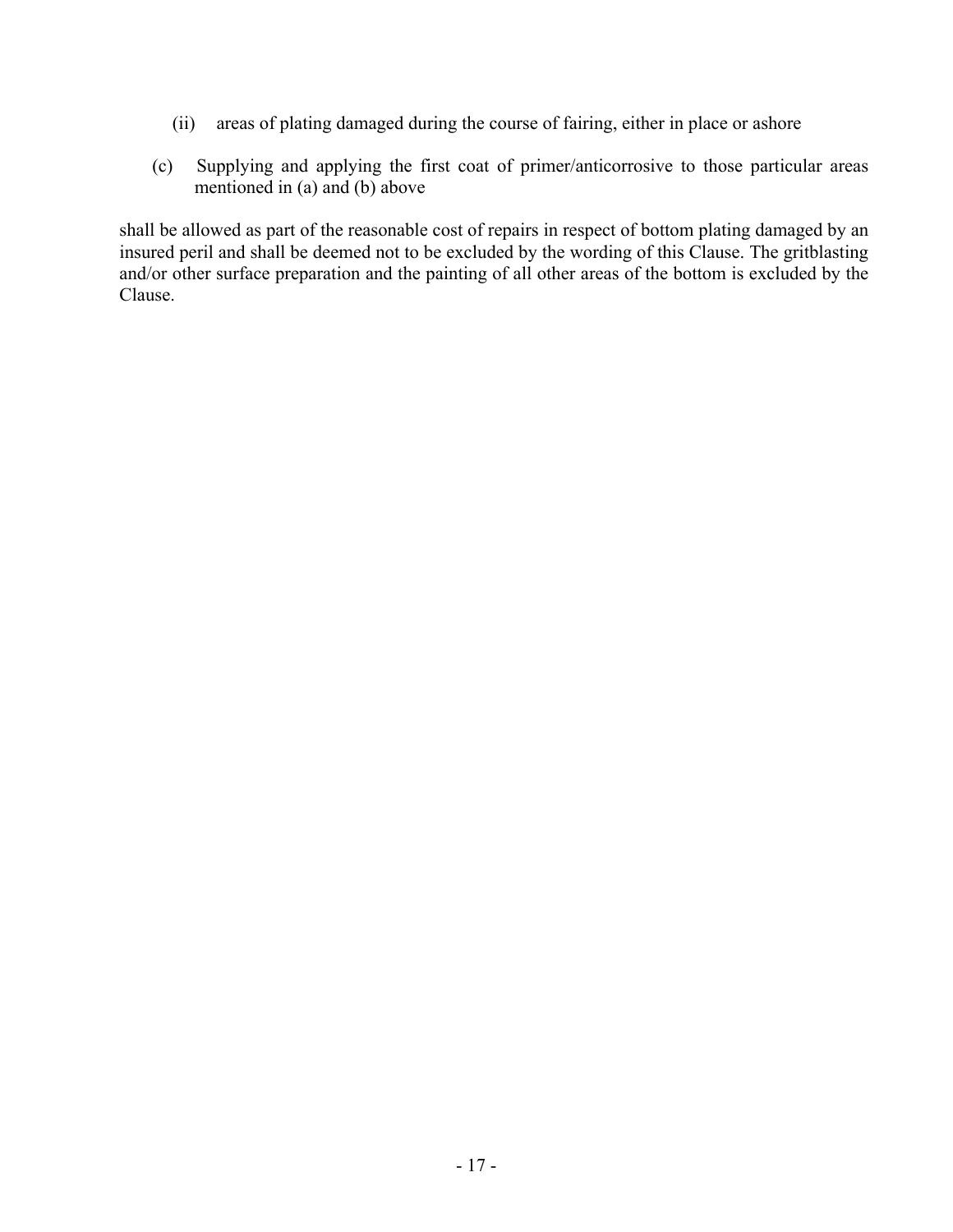# SECTION E – PARTICULAR AVERAGE ON GOODS

# E1 ADJUSTMENT ON BONDED PRICES

In the following cases it is customary to adjust particular average on a comparison of bonded, instead of duty-paid prices:

In claims for damage to tea, tobacco, coffee, wine, and spirits imported into this country.

# E2 ADJUSTMENT OF AVERAGE ON GOODS SOLD IN BOND

That in consequence of the facilities generally offered to bond goods at their destination, at which terms they are often sold, the term "Gross Proceeds" shall, for the purpose of adjustment, be taken to mean the price at which the goods are sold to the consumer, after payment of freight and landing charges, but exclusive of Customs duty, in cases where it is the custom of the port to sell or deal with the goods in bond.

# E3 APPORTIONMENT OF INSURED VALUE OF GOODS

That where different qualities or descriptions of cargo are valued in the policy at a lump sum, such sum shall, for the purpose of adjusting claims, be apportioned on the invoice values where the invoice distinguishes the separate values of the said different qualities or descriptions; and over the net arrived sound values in all other cases.

#### E4 ALLOWANCE FOR WATER AND/OR IMPURITIES IN PICKED COTTON

When bales of cotton are picked, and the pickings are sold wet, the allowance for water in the pickings (where there are no means of ascertaining it) is by custom fixed at one-third. There is a similar custom to deduct one-sixth from the gross weight of pickings of country damaged cotton to take account of dirt, moisture and other impurities.

#### E5 ALLOWANCE FOR WATER IN CUT TOBACCO

When damaged tobacco is cut off, the allowance for water in the cuttings is one-fourth if the actual increase cannot be ascertained.

# E6 ALLOWANCE FOR WATER IN WOOL

Damaged wool from Australia, New Zealand, and the Cape is subject to a deduction of 3 per cent. for wet, if the actual increase cannot be ascertained.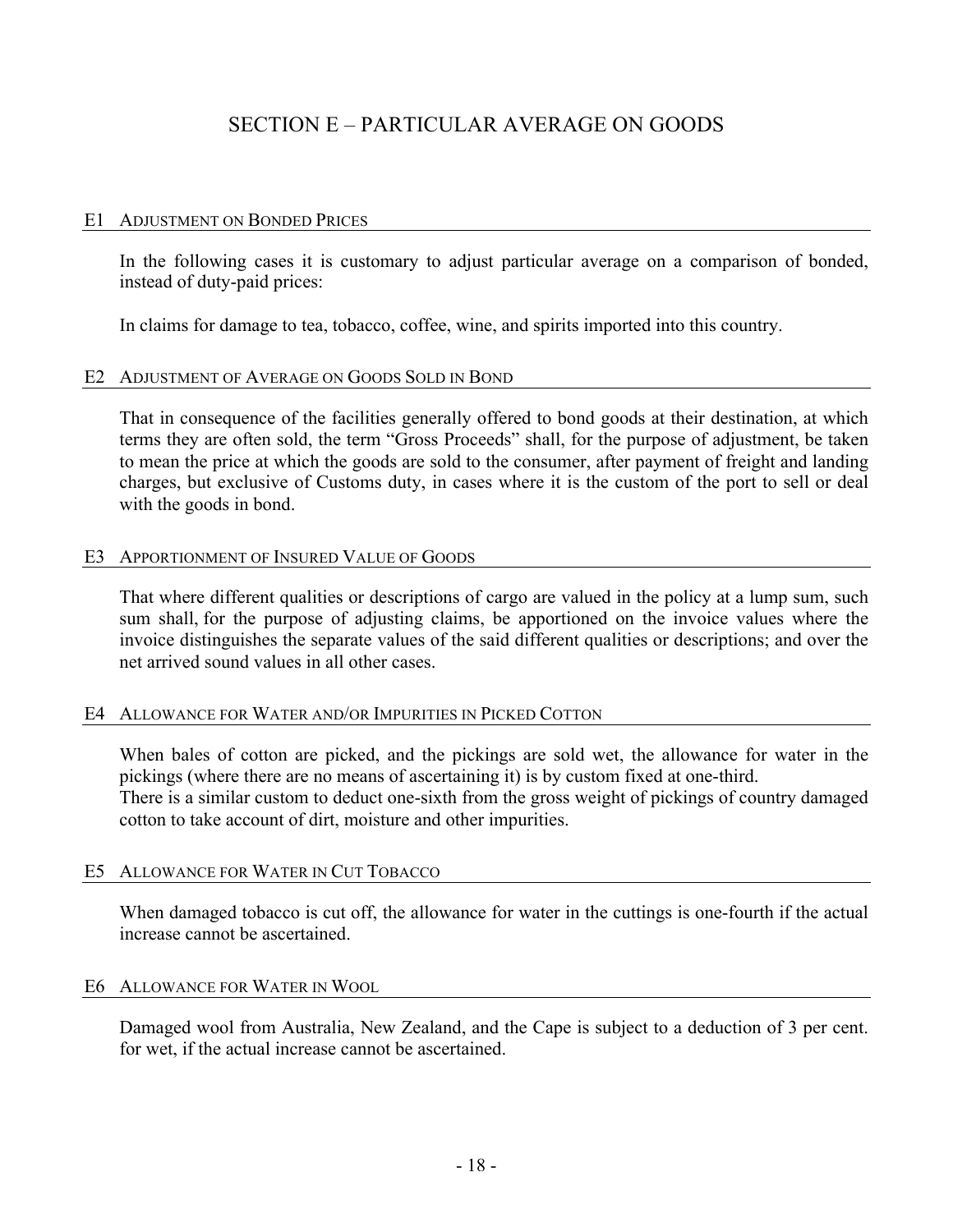# SECTION F – GENERAL AVERAGE ADJUSTMENT UNDER ENGLISH LAW AND PRACTICE

# F1 DECKLOAD JETTISON

The jettison of a deckload carried according to the usage of trade and not in violation of the contracts of affreightment is general average.

There is an exception to this rule in the case of cargoes of cotton, tallow, acids and some other goods.

# F2 DAMAGE BY WATER USED TO EXTINGUISH FIRE

That damage done by water poured down a ship's hold to extinguish a fire be treated as general average.

#### F3 EXTINGUISHING FIRE ON SHIPBOARD

Damage done to a ship and cargo, or either of them, by water or otherwise, including damage by beaching or scuttling a burning ship, in extinguishing a fire on board the ship, shall be made good as general average; except that no compensation shall be made for damage by smoke or heat however caused.

*The earliest Rule of Practice dealing with this subject entitled "Damage caused by water thrown upon burning goods" was accepted in 1874, confirmed in 1875, and rescinded in 1968/69.*

*It was then replaced by a Rule under the present title which was in its turn rescinded in 1974/75. The text of the original Rule is printed in the report for 1875, p.22 and the subsequent Rule in the report for 1968, pp.18/19.*

#### F4 VOLUNTARY STRANDING

Where a ship is intentionally run on shore for the common safety, whether or not she might have been driven on shore, the consequent loss or damage shall be allowed as general average.

*The original Custom of Lloyd's under this heading, amended in 1876, was rescinded in 1968/69. The text of the Custom is printed, as confirmed as a Rule of Practice, in the report for 1891, p.69.*

# F5 EXPENSES LIGHTENING A SHIP WHEN ASHORE

When a ship is ashore in a position of peril and, in order to float her, cargo is put into lighters, and is then at once re-shipped, the whole cost of lightering, including lighter hire and re-shipping, is general average.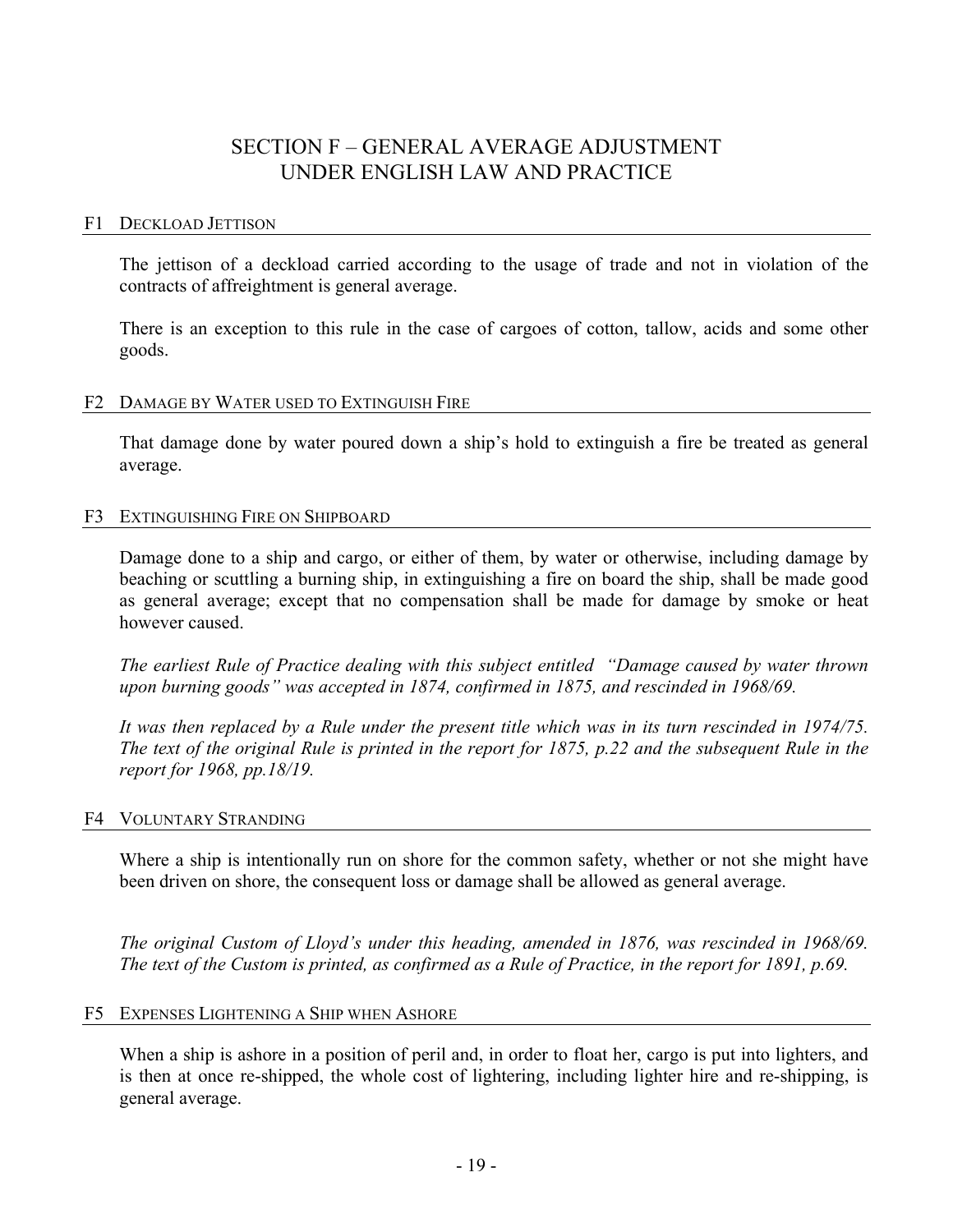# F6 SAILS SET TO FORCE A SHIP OFF THE GROUND

Sails damaged by being set, or kept set, to force a ship off the ground or to drive her higher up the ground for the common safety, are general average.

# F7 STRANDED VESSELS: DAMAGE TO ENGINES IN GETTING OFF

That damage caused to machinery and boilers of a stranded vessel, in endeavouring to refloat for the common safety, when the interests are in peril, be allowed in general average.

# F8 RESORT TO PORT OF REFUGE FOR GENERAL AVERAGE REPAIRS: TREATMENT OF THE CHARGES **INCURRED**

That when a ship puts into a port of refuge in consequence of damage which is itself the subject of general average, and sails thence with her original cargo, or a part of it, the outward as well as the inward port charges shall be treated as general average; and when cargo is discharged for the purpose of repairing such damage, the warehouse rent and reloading of the same shall, as well as the discharge, be treated as general average. *(See Attwood v. Sellar.)*

# F9 RESORT TO PORT OF REFUGE ON ACCOUNT OF PARTICULAR AVERAGE REPAIRS: TREATMENT OF THE CHARGES INCURRED

That when a ship puts into a port of refuge in consequence of damage which is itself the subject of particular average (or not of general average) and when the cargo has been discharged in consequence of such damage, the inward port charges and the cost of discharging the cargo shall be general average, the warehouse rent of cargo shall be a particular charge on cargo, and the cost of reloading and outward port charges shall be a particular charge on freight. *(See Svendsen v. Wallace.)*

# F10 TREATMENT OF COSTS OF STORAGE AND RELOADING AT PORT OF REFUGE

That when the cargo is discharged for the purpose of repairing, re-conditioning, or diminishing damage to ship or cargo which is itself the subject of general average, the cost of storage on it and of reloading it shall be treated as general average, equally with the cost of discharging it.

#### F11 INSURANCE ON CARGO DISCHARGED UNDER AVERAGE

That in practice, where the cost of insurance has been reasonably incurred by the shipowner, or his agents, on cargo discharged under average, such cost shall be treated as part of the cost of storage.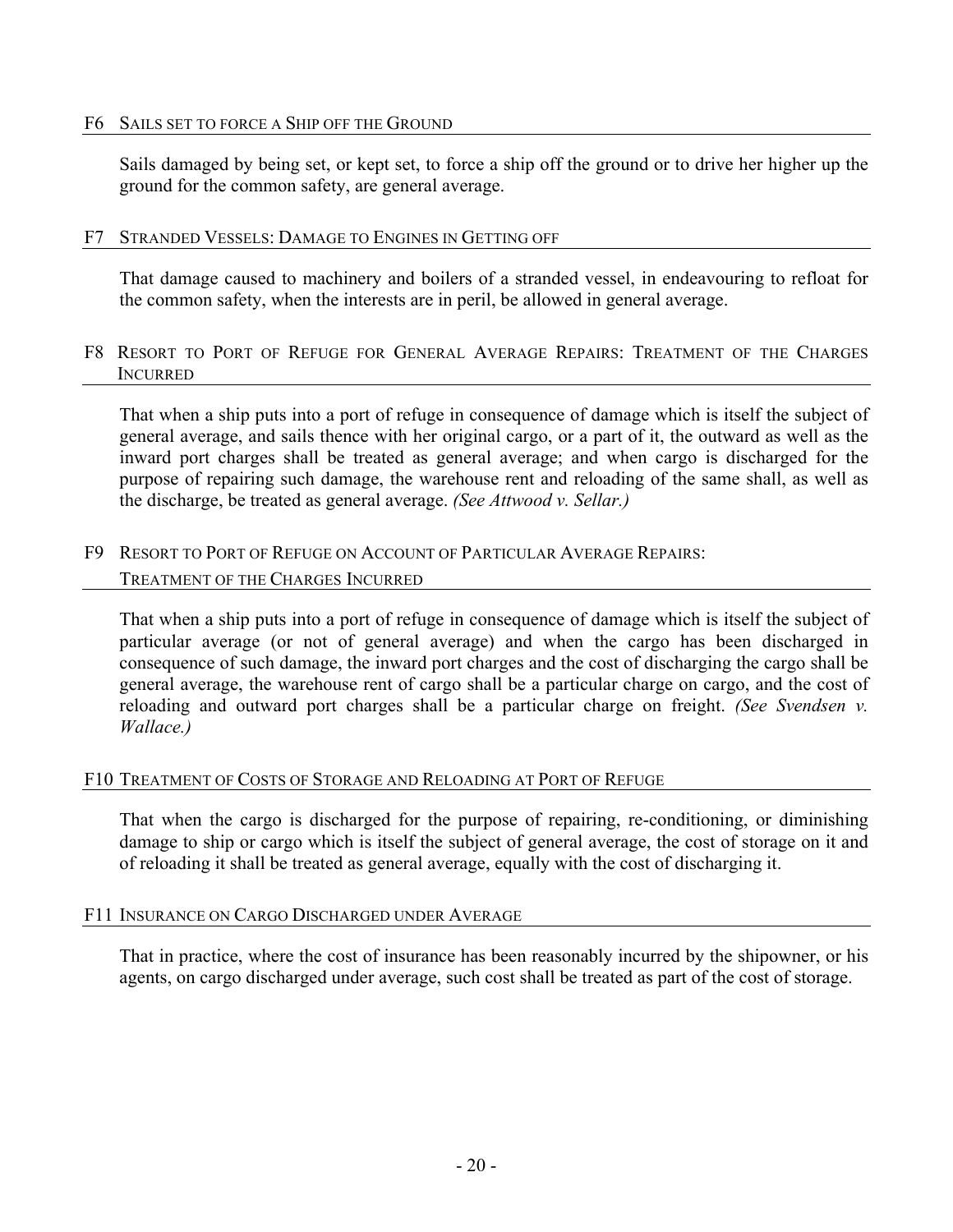# F12 EXPENSES AT A PORT OF REFUGE

When a ship puts into a port of refuge on account of accident and not in consequence of damage which is itself the subject of general average, then on the assumption that the ship was seaworthy at the commencement of the voyage, the Custom of Lloyd's is as follows:

- (a) All cost of towage, pilotage, harbour dues, and other extraordinary expenses incurred in order to bring the ship and cargo into a place of safety, are general average. Under the term "extraordinary expenses" are not included wages or victuals of crew, coals, or engine stores, or demurrage.
- (b) The cost of discharging the cargo, whether for the common safety, or to repair the ship, together with the cost of conveying it to the warehouse, is general average.

The cost of discharging the cargo on account of damage to it resulting from its own vice propre, is chargeable to the owners of the cargo.

- (c) The warehouse rent, or other expenses which take the place of warehouse rent, of the cargo when so discharged, is, except as under, a special charge on the cargo.
- (d) The cost of reloading the cargo, and the outward port charges incurred through leaving the port of refuge, are, when the discharge of cargo falls in general average, a special charge on freight.
- (e) The expenses referred to in clause (d) are charged to the party who runs the risk of freight that is, wholly to the charterer – if the whole freight has been prepaid; and, if part only, then in the proportion which the part prepaid bears to the whole freight.
- (f) When the cargo, instead of being sent ashore, is placed on board hulk or lighters during the ship's stay in port, the hulk-hire is divided between general average, cargo, and freight, in such proportions as may place the several contributing interests in nearly the same relative positions as if the cargo has been landed and stored.

# F13 TREATMENT OF COSTS OF EXTRAORDINARY DISCHARGE

That no distinction be drawn in practice between discharging cargo for the common safety of ship and cargo, and discharging it for the purpose of effecting at an intermediate port or ports of refuge repairs necessary for the prosecution of the voyage.

# F14 TOWAGE FROM A PORT OF REFUGE

That if a ship be in a port of refuge at which it is practicable to repair her, and if, in order to save expense, she be towed thence to some other port, then the extra cost of such towage shall be divided in proportion to the saving of expense thereby occasioned to the several parties to the adventure.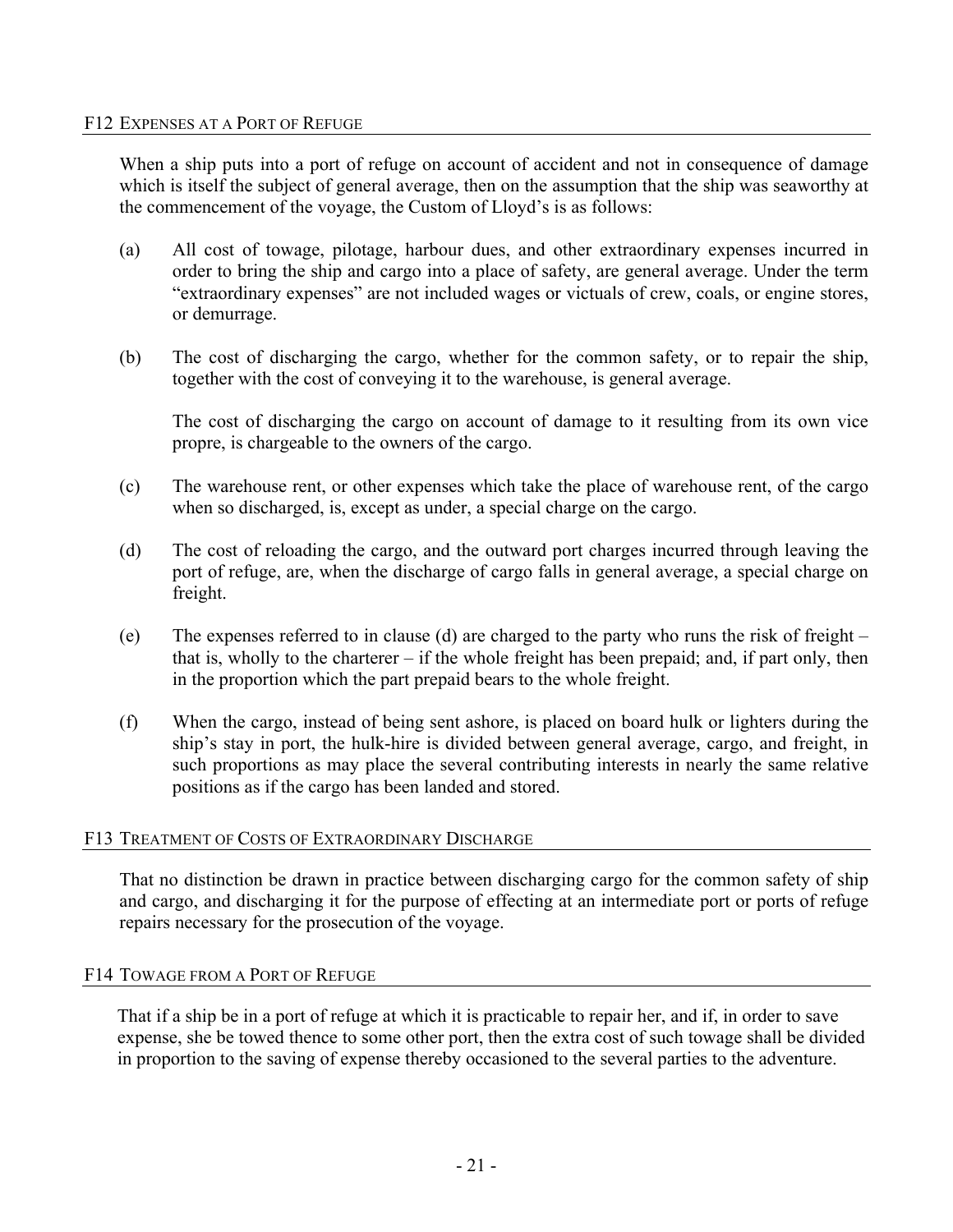# F15 CARGO FORWARDED FROM A PORT OF REFUGE

That if a ship be in a port of refuge at which it is practicable to repair her so as to enable her to carry on the whole cargo, but, in order to save expense, the cargo, or a portion of it, be transhipped by another vessel, or otherwise forwarded, then the cost of such transhipment (up to the amount of expense saved) shall be divided in proportion to the saving of expense thereby occasioned to the several parties to the adventure.

# F16 CARGO SOLD AT A PORT OF REFUGE

That if a ship be in a port of refuge at which it is practicable to repair her so as to enable her to carry on the whole cargo, or such portion of it as is fit to be carried on, but, in order to save expense, the cargo, or a portion of it, be, with the consent of the owners of such cargo, sold at the port of refuge, then the loss by sale including loss of freight on cargo so sold (up to the amount of expense saved) shall be divided in proportion to the saving of expense thereby occasioned to the several parties to the adventure; provided always that the amount so divided shall in no case exceed the cost of transhipment and/or forwarding referred to in the preceding rule of the Association.

# F17 INTERPRETATION OF THE RULE RESPECTING SUBSTITUTED EXPENSES

That for the purpose of avoiding any misinterpretation of the resolution relating to the apportionment of substituted expenses, it is declared that the saving of expense therein mentioned is limited to a saving or reduction of the actual outlay, including the crew's wages and provisions, if any, which would have been incurred at the port of refuge, if the vessel has been repaired there, and does not include supposed losses or expenses, such as interest, loss of market, demurrage, or assumed damage by discharging.

# F18 DAMAGE TO CARGO, FUEL AND STORES IN DISCHARGING ETC.

Damage to or loss of cargo, fuel or stores, sustained in consequence of their handling, discharging, storing, reloading and stowing shall be made good as general average when, and only when the cost of those measures respectively is admitted as general average.

*A Custom of Lloyd's concerning cargo discharged at a port of refuge was rescinded in 1890/91, and an earlier Rule of Practice adopted in 1883 and confirmed in 1884 was rescinded in 1968/69. The text of the earlier Rule is printed in the report for 1884, p.37.*

#### F19 DEDUCTIONS FROM COST OF REPAIRS IN ADJUSTING GENERAL AVERAGE

Repairs to be allowed in general average shall not be subject to deductions in respect of "new for old" where old materials or parts are replaced by new unless the ship is over fifteen years old in which case there shall be a deduction of one third. The deductions shall be regulated by the age of the ship from the 31st December of the year of completion of construction to the date of the general average act, except for insulation, life and similar boats, communications and navigational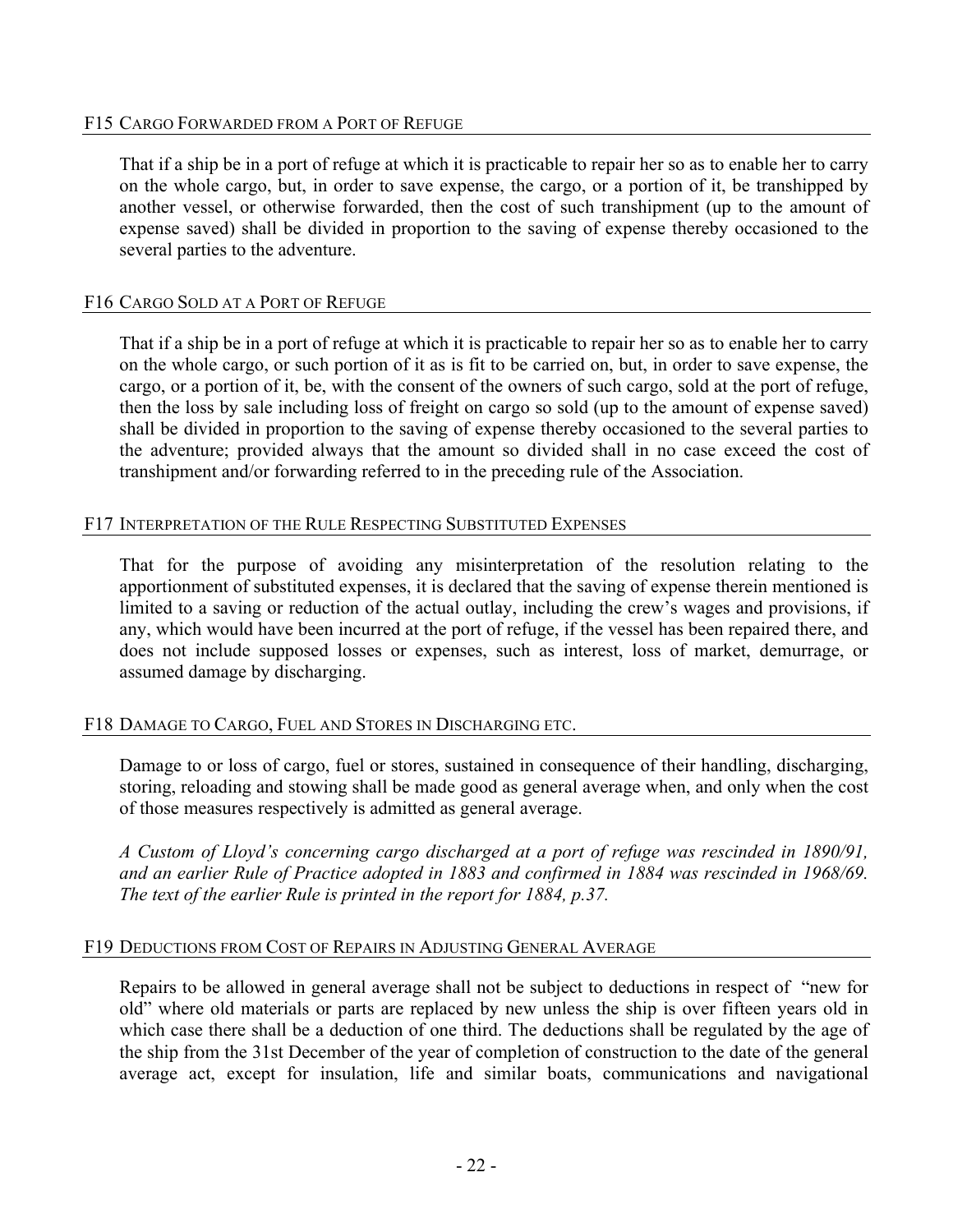apparatus and equipment, machinery and boilers for which the deductions shall be regulated by the age of the particular parts to which they apply.

The deductions shall be made only from the cost of the new material or parts when finished and ready to be installed in the ship.

No deduction shall be made in respect of provisions, stores, anchors and chain cables.

Drydock and slipway dues and costs of shifting the ship shall be allowed in full.

The costs of cleaning, painting or coating of bottom shall not be allowed in general average unless the bottom has been painted or coated within the twelve months preceding the date of the general average act in which case one half of such costs shall be allowed.

# F20 FREIGHT SACRIFICED: AMOUNT TO BE MADE GOOD IN GENERAL AVERAGE

That the loss of freight to be made good in general average shall be ascertained by deducting from the amount of gross freight lost the charges which the owner thereof would have incurred to earn such freight, but has, in consequence of the sacrifice, not incurred.

# F21 BASIS OF CONTRIBUTION TO GENERAL AVERAGE

When property saved by a general average act is injured or destroyed by subsequent accident, the contributing value of that property to a general average which is less than the total contributing value, shall, when it does not reach the port of destination, be its actual net proceeds; when it does it shall be its actual net value at the port of destination on its delivery there; and in all cases any values allowed in general average shall be added to and form part of the contributing value as above.

The above rule shall not apply to adjustments made before the adventure has terminated.

# F22 CONTRIBUTORY VALUE OF FREIGHT

That freight at the risk of the shipowner shall contribute to general average upon its gross amount, deducting such charges and crew's wages as would not have been incurred in earning the freight had the ship and cargo been totally lost at the date of the general average act and have not been allowed as general average.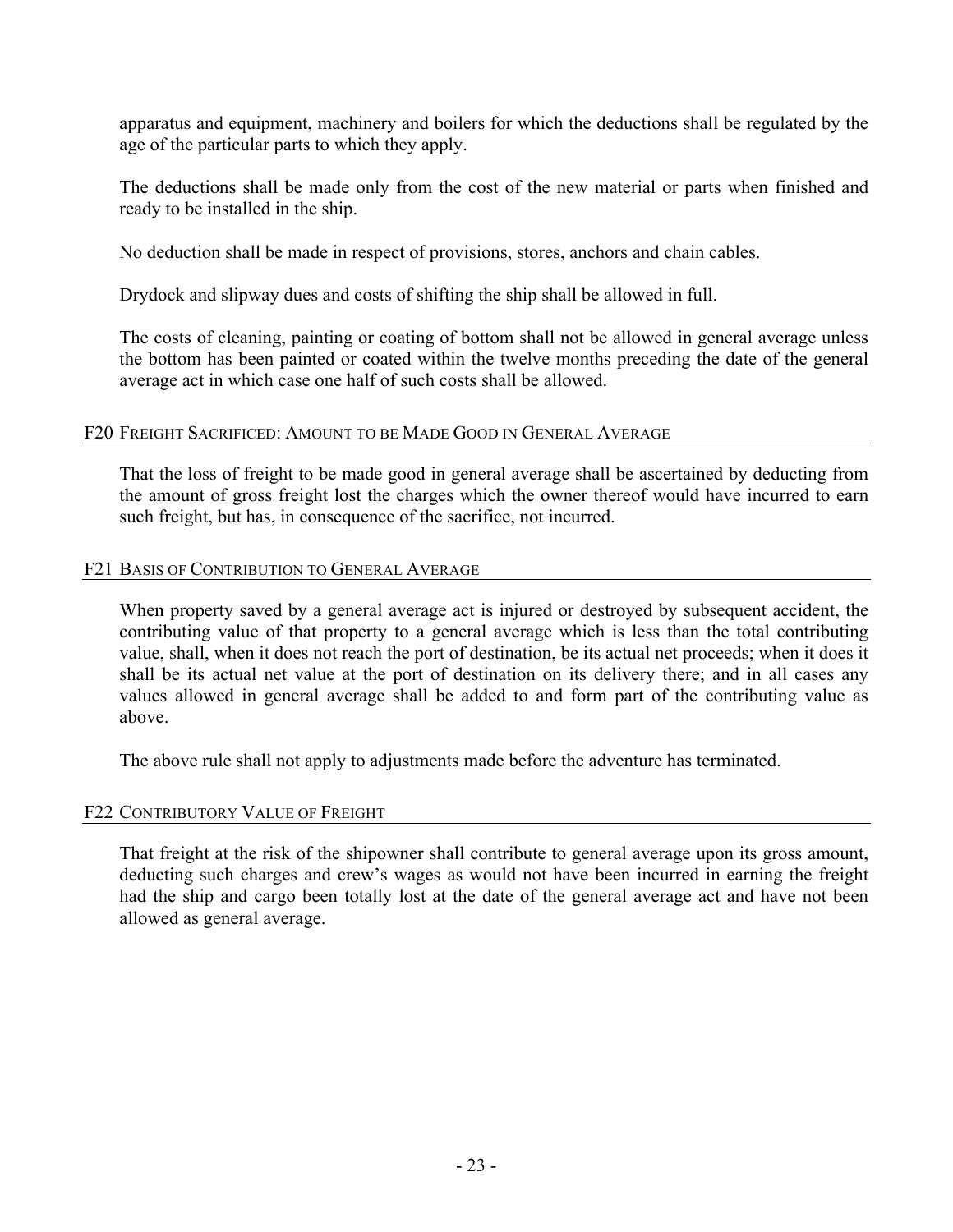# UNIFORMITY RESOLUTION

# YORK-ANTWERP RULES 1924: APPLICATION OF RULE XIV

That, in practice, in applying Rule XIV of the York-Antwerp Rules, 1924, the cost of the temporary repair of the accidental damage there referred to shall be allowed in general average up to the saving to the general average by effecting such temporary repair, without regard to the saving (if any) to other interests.